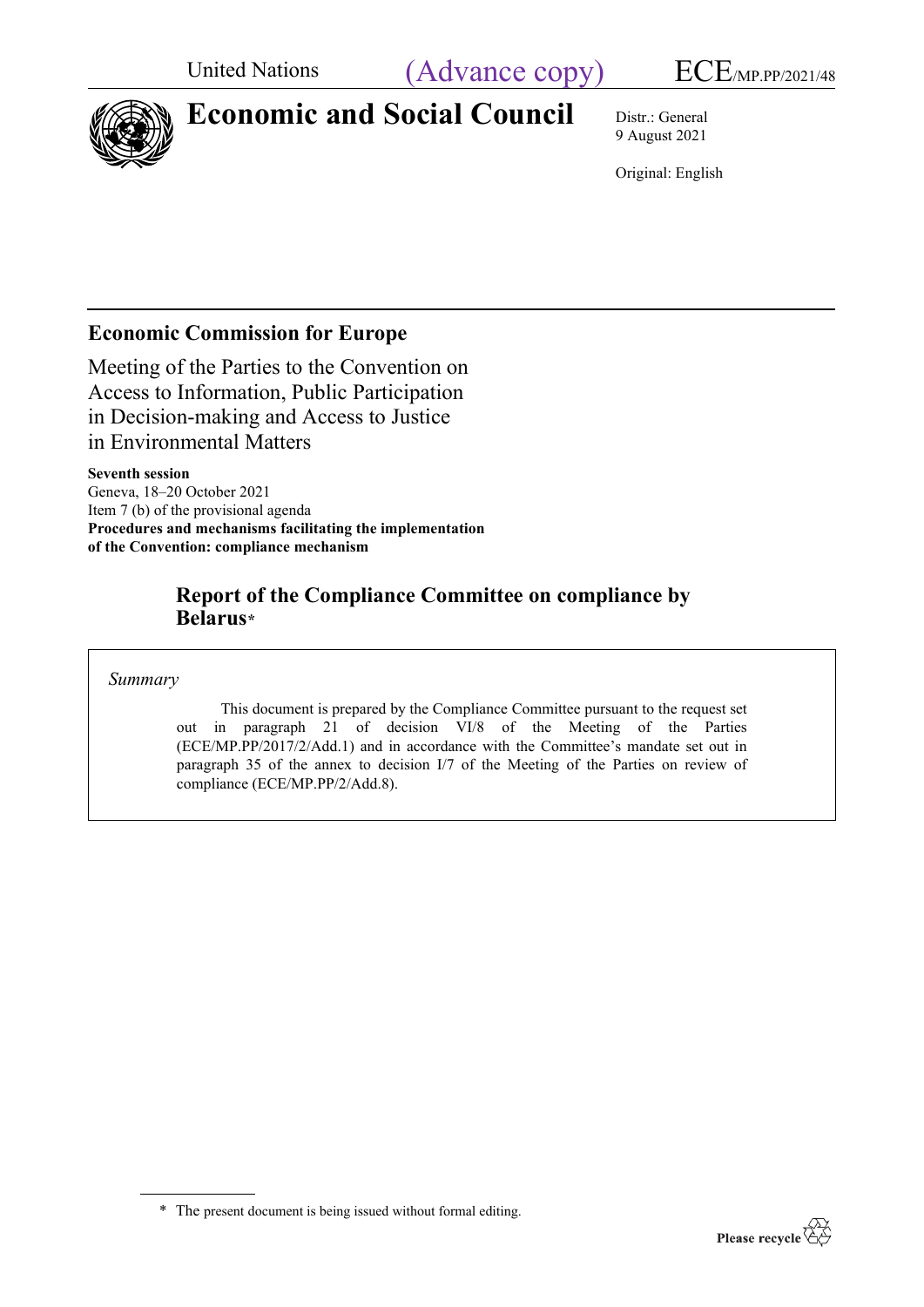## **I. Introduction**

1. At its sixth session (Budva, Montenegro, 11–13 September 2017), the Meeting of the Parties to the Convention on Access to Information, Public Participation in Decision-making and Access to Justice in Environmental Matters (Aarhus Convention) adopted decision VI/8c on compliance by Belarus with its obligations under the Convention (see ECE/MP.PP/2017/2/Add.1).

## **II. Summary of follow-up**

2. At its sixtieth meeting (Geneva, 12–15 March 2018), the Committee reviewed the implementation of decision VI/8c in open session with the participation by audio conference of representatives of the Party concerned and the communicant of communication ACCC/C/2014/102.

3. On 13 March 2018, the communicant of communication ACCC/C/2014/102 provided a written version of the statement it had made during the open session at the sixtieth meeting.

4. On 21 March 2018, the communicant of communication ACCC/C/2014/102 provided additional information. On 27 March 2018, in reply to the secretariat's request for clarification on that point, the communicant confirmed that the information should be considered under paragraph 7 of decision VI/8c.

5. On 28 March 2018, the secretariat forwarded the communicant's letter of 21 March 2018 to the Party concerned, inviting its comments thereon.

6. On 2 April 2018, the Party concerned submitted information on measures taken to implement decision VI/8c.

7. On 3 May 2018, the Party concerned submitted its comments on the communicant's letter of 21 March 2018.

8. On 2 October 2018, the Party concerned submitted its first progress report, one day after the deadline of 1 October 2018 set out in paragraph 8 (a) of decision VI/8c.

9. On 5 October 2018, the secretariat forwarded the Party concerned's first progress report to the communicant of communications ACCC/C/2009/37, ACCC/C/2009/44 and ACCC/C/2014/102, inviting their comments by 1 November 2018.

10. On 1 November 2018, the communicant of communication ACCC/C/2014/102 submitted comments on the Party concerned's first progress report.

11. On 7 January 2019, the Director of the Environmental Division of the United Nations Economic Commission for Europe (UNECE) wrote to the Party concerned enclosing questions from the Committee concerning the information provided by the communicant of communication ACCC/C/2014/102 on 21 March 2018 and 1 November 2018.

12. On 31 January 2019, the Party concerned provided its reply to the Committee's questions. On 14 February 2019, the communicant of communication ACCC/C/2014/102 submitted comments thereon.

13. After taking into account the information received, the Committee prepared its first progress review and adopted it through its electronic decision-making procedure on 24 February 2019. On 27 February 2019, the Committee's first progress review was forwarded to the Party concerned and the communicants of communications ACCC/C/2009/37, ACCC/C/2009/44 and ACCC/C/2014/102.

14. At its sixty-third meeting (Geneva, 11–15 March 2019), the Committee reviewed the implementation of decision VI/8c in open session, with the participation in person of representatives of the Party concerned and the communicant of communication ACCC/C/2014/102. On 13 March 2019, the communicant of communication ACCC/C/2014/102 provided a written version of its statements delivered during the open session on decision VI/8c held during the Committee's sixty-third meeting.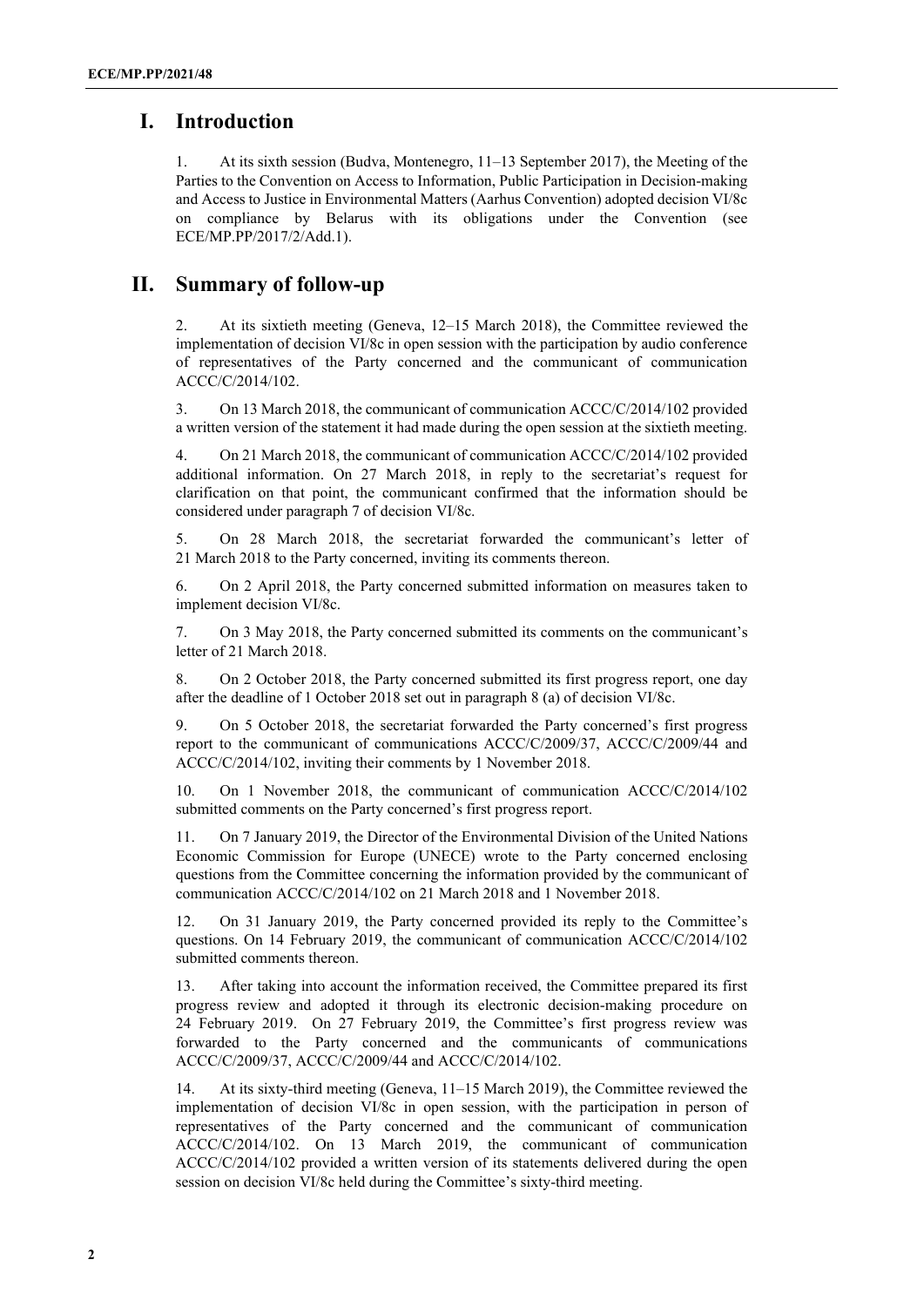15. On 4 April 2019, the communicant of communication ACCC/C/2014/102 sought the Committee's urgent assistance with respect to an alleged further incident within the scope of paragraph 7 of decision VI/8c.

16. On 8 April 2019, the Chair of the Committee wrote to the First Deputy Minister of the Ministry of Natural Resources and Environmental Protection (MNREP) seeking further information regarding the alleged further incident within the scope of paragraph 7 of decision VI/8c.

17. On 25 June 2019, the Party concerned provided its reply to the letter of 8 April 2019 from the Chair of the Committee.

18. On 9 August 2019, the UNECE Executive Secretary wrote to the Minister of Foreign Affairs of the Party concerned to remind it of the deadline of 1 October 2019 set out in paragraph 8 (a) of decision VI/8c for the Party concerned to provide its second progress report.

19. On 1 October 2019, the Party concerned submitted its second progress report on decision VI/8c, on time.

20. On 7 October 2019, the secretariat forwarded the second progress report to the communicants of communications ACCC/C/2009/37, ACCC/C/2009/44 and ACCC/C/2014/102, inviting their comments thereon.

21. On 4 November 2019, the communicant of communication ACCC/C/2014/102 submitted its comments on the Party concerned's second progress report.

22. After taking into account the information received, the Committee prepared its second progress review and adopted it through its electronic decision-making procedure on 9 March 2020. The secretariat forwarded the second progress review on that date to the Party concerned and the communicants of communications ACCC/C/2009/37, ACCC/C/2009/44 and ACCC/C/2014/102.

23. At its sixty-sixth meeting (Geneva, 9–13 March 2020), the Committee reviewed the implementation of decision VI/8c in open session, with the participation of representatives of the Party concerned in person and by audio conference, and observers Earthjustice, in person, and Mr. Jan Haverkamp, via audio conference. Due to technical difficulties with the audio conference, the communicant of communication ACCC/C/2014/102 was unable to participate in the session. However, it provided a written version of its statement in parallel which the secretariat forwarded during the open session to the Committee, the Party concerned and observers, and the Chair of the Compliance Committee provided an oral summary of the main points of the communicant's statement for other participants present at the meeting.

24. On 14 April 2020, the communicant of communication ACCC/C/2014/102 provided additional information.

25. On 23 April and 14 and 15 May 2021, the communicant of communication ACCC/C/2014/102 provided further information regarding paragraph 7 of decision VI/8c.

26. On 15 May 2020, the Party concerned provided its comments on the additional information sent by the communicant of communication ACCC/C/2014/102.

27. On 20 May 2020, the Committee received additional information provided by the Party concerned and dated 31 March 2021 and 6 April 2021 respectively, which had not been received earlier due to a technical problem.

28. On 1 July 2020, the observer Movement against the Astravyets NPP provided additional information.

29. On 7 September 2020, observers Nuclear Transparency Watch, Greenpeace Netherlands and WISE International provided an update regarding paragraph 7 of decision VI/8bc. On the same date, the communicant of communications ACCC/C/2009/37 and ACCC/C/2009/44 also provided an update regarding paragraph 7 of decision VI/8bc.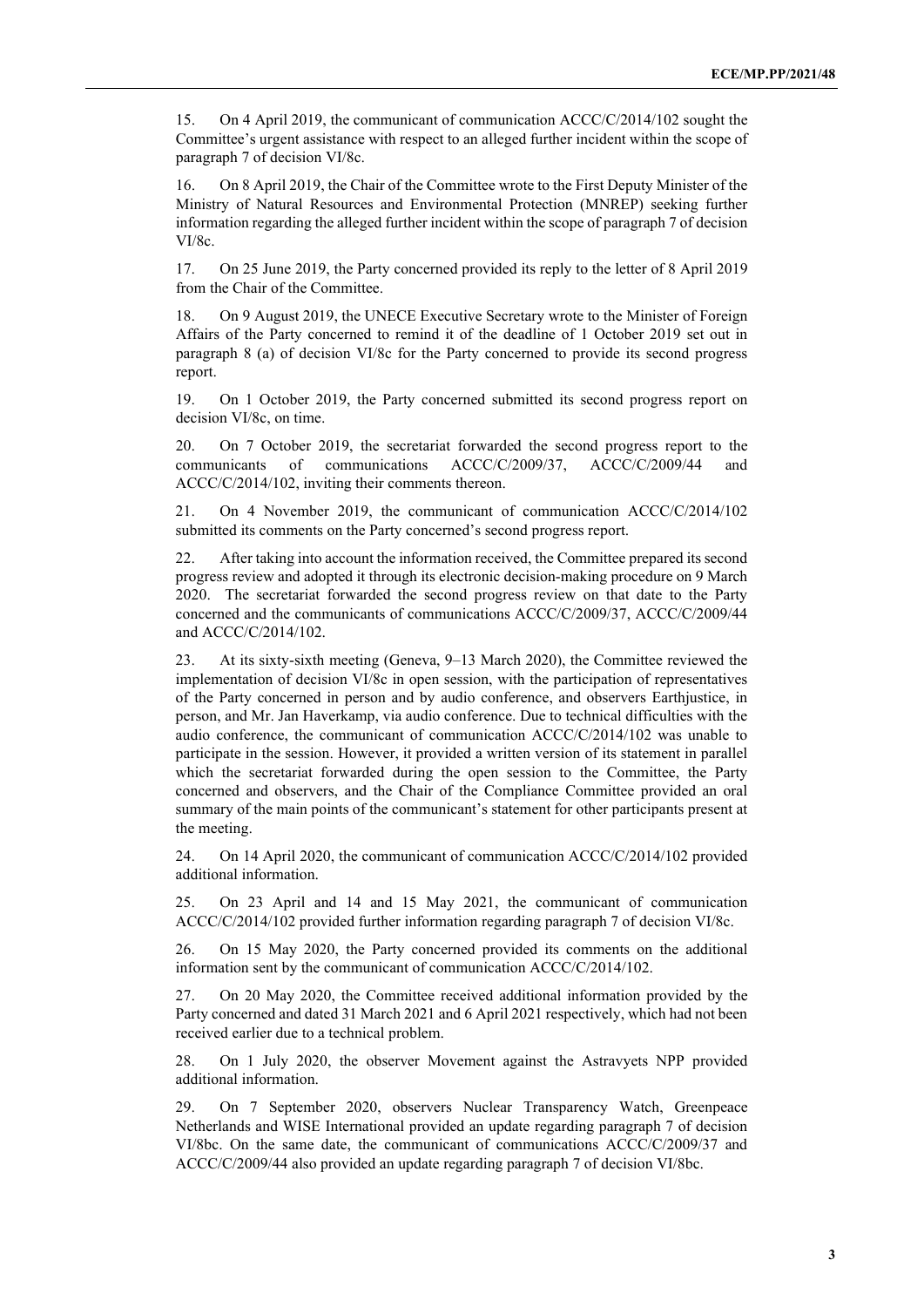30. On 9 September 2020, the Chair of the Committee sent a letter to the Party concerned expressing its concern regarding the information received in relation to paragraph 7 of decision VI/8c and enclosing a list of questions.

31. On 18 September 2020, the Party concerned replied to the letter of 9 September 2020 from the Chair of the Committee.

32. On 30 September 2020, the Party concerned submitted its final progress report on decision VI/8c, on time.

33. On 24 May 2021, the communicant of communication ACCC/C/2014/102 provided additional information concerning paragraph 7 of decision VI/8c.

34. On 4 July 2021, after taking into account the information received, the Committee completed its draft report to the seventh session of the Meeting of the Parties on the implementation of decision VI/8c through its electronic decision-making procedure. In accordance with paragraph 34 of the annex to decision I/7, the draft report was forwarded on 5 July 2021 to the Party concerned, the communicants and registered observers with an invitation to comment by 19 July 2021.

35. At its seventy-first meeting (Geneva online, 7–9 July 2021), the Committee reviewed the implementation of decision VI/8c in open session with the participation via virtual means of the Party concerned, the communicant of communication ACCC/C/2014/102 and observers Earthjustice, WISE International, Greenpeace Netherlands and Nuclear Transparency Watch.

36. On 16 July 2021, the Party concerned provided three updates.

37. On 19 July 2021, the Party concerned and the communicant of communication ACCC/C/2014/102 each provided comments on the Committee's draft report. On 20 July 2021, the communicant of communications ACCC/C/2009/37 and ACCC/C/2009/44 also submitted comments.

38. After taking into account the information received, the Committee finalized and adopted its report to the seventh session of the Meeting of the Parties on the implementation of decision VI/8c through its electronic decision-making procedure on 26 July 2021 and thereafter requested the secretariat to send it to the Party concerned, the communicants and observers.

### **III. Considerations and evaluation by the Committee**

In order to fulfil the requirements of paragraph 3 of decision VI/8c, the Party concerned would need to provide the Committee with evidence that the Party concerned has, as a matter of urgency, taken the necessary legislative, regulatory and administrative measures and practical arrangements to ensure that:

(a) There are clear requirements to inform the public of its opportunities to participate in decision-making processes on activities subject to article 6 and in particular:

- (i) With respect to environmental impact assessment reports, to inform the public in an effective manner;
- (ii) With respect to other information relevant to decisions on activities subject to article 6, including project documentation, to inform the public in an adequate, timely and effective manner;

(b) The content of the public notice required under article 6 (2) of the Convention includes inter alia the following:

- (i) The public authority responsible for making the decision to permit the proposed activity subject to article 6;
- (ii) The public authority from which relevant information other than the environmental impact assessment (EIA) report can be obtained and where the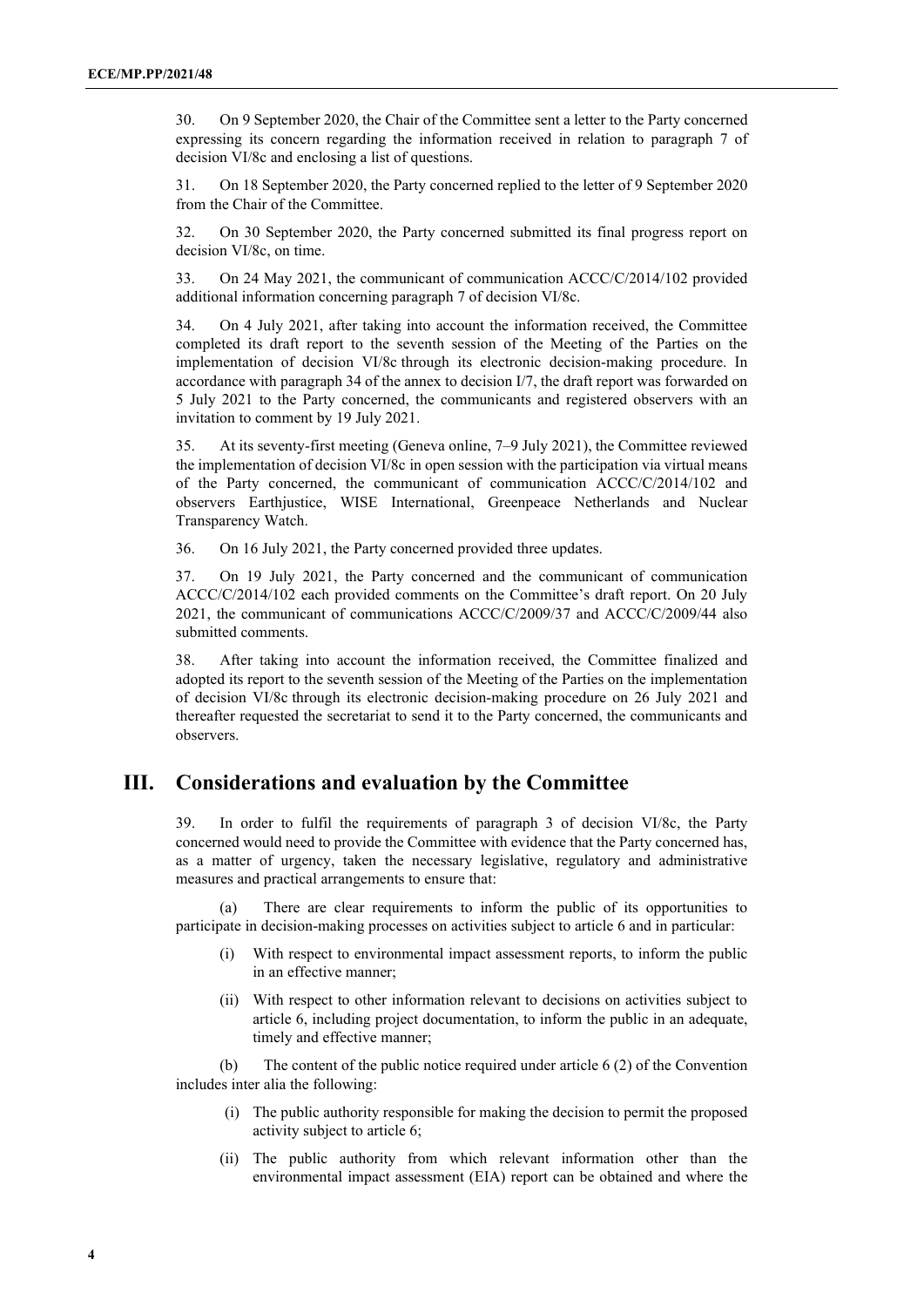relevant information other than the environmental impact assessment report has been deposited for examination by the public;

(iii) Whether the activity is subject to a transboundary environmental impact assessment procedure;

(c) The rights set out in article 6 of the Convention apply not only to the environmental impact assessment report but to all information relevant to decisions permitting activities subject to article 6, including project documentation, and that with respect to public participation on such information:

- (i) There are reasonable minimum time frames for submitting comments during the public participation procedure for all decisions under article 6 of the Convention, taking into account the stage of decision-making as well as the nature, size and complexity of proposed activities;
- (ii) There is a clear possibility for the public to submit comments directly to the relevant authorities (i.e., the authorities competent to take the decisions subject to article 6 of the Convention);
- (iii) There are clear provisions imposing obligations on the relevant public authorities to ensure such opportunities for public participation as are required under the Convention, including for making available the relevant information and for collecting the comments through written submission and/or at the public hearings;
- (iv) The full content of all comments made by the public (whether claimed to be accommodated by the developer or those which are not accepted) is submitted to the authorities responsible for taking the decision (including those responsible for the *expertiza* conclusion);
- (v) There are clear provisions imposing obligations on the relevant public authorities to take due account of the outcome of public participation, and to provide evidence of this in a publicly available statement of reasons and considerations on which the decisions is based;

(d) Statutory provisions regarding situations where provisions on public participation do not apply cannot be interpreted to allow for much broader exemptions than allowed under article 6 (1) (c) of the Convention;

(e) The amended legal framework clearly designates which decision is considered to be the final decision permitting the activity and that this decision is promptly made public, as required under article 6 (9) of the Convention.

40. In order to fulfil the requirements of paragraph 6 of decision VI/8c, the Party concerned would need to provide the Committee with evidence that the Party concerned has:

(a) Taken the necessary legislative, regulatory, administrative, institutional, practical or other measures to ensure that members of the public exercising their rights in conformity with the provisions of the Convention are not penalized, persecuted or harassed for their involvement;

(b) Disseminated the Committee's findings and recommendations on communication ACCC/C/2014/102 to senior officials in the police, security forces, judiciary and to other relevant authorities, for their information and action, together with a request for them to disseminate the findings to all relevant officials in order to raise awareness of their obligation to ensure compliance with article 3 (8) of the Convention;

(c) Delivered appropriate training and information programmes on human rights law relevant to article 3 (8) of the Convention, for police, security forces and the judiciary to ensure that members of the police and security forces do not exercise their powers in a manner, and identity checks and arrests for alleged public order violations are not utilized in a way, that would restrict members of the public from legitimately exercising their rights to participate in decision-making as recognized in article 1 of the Convention.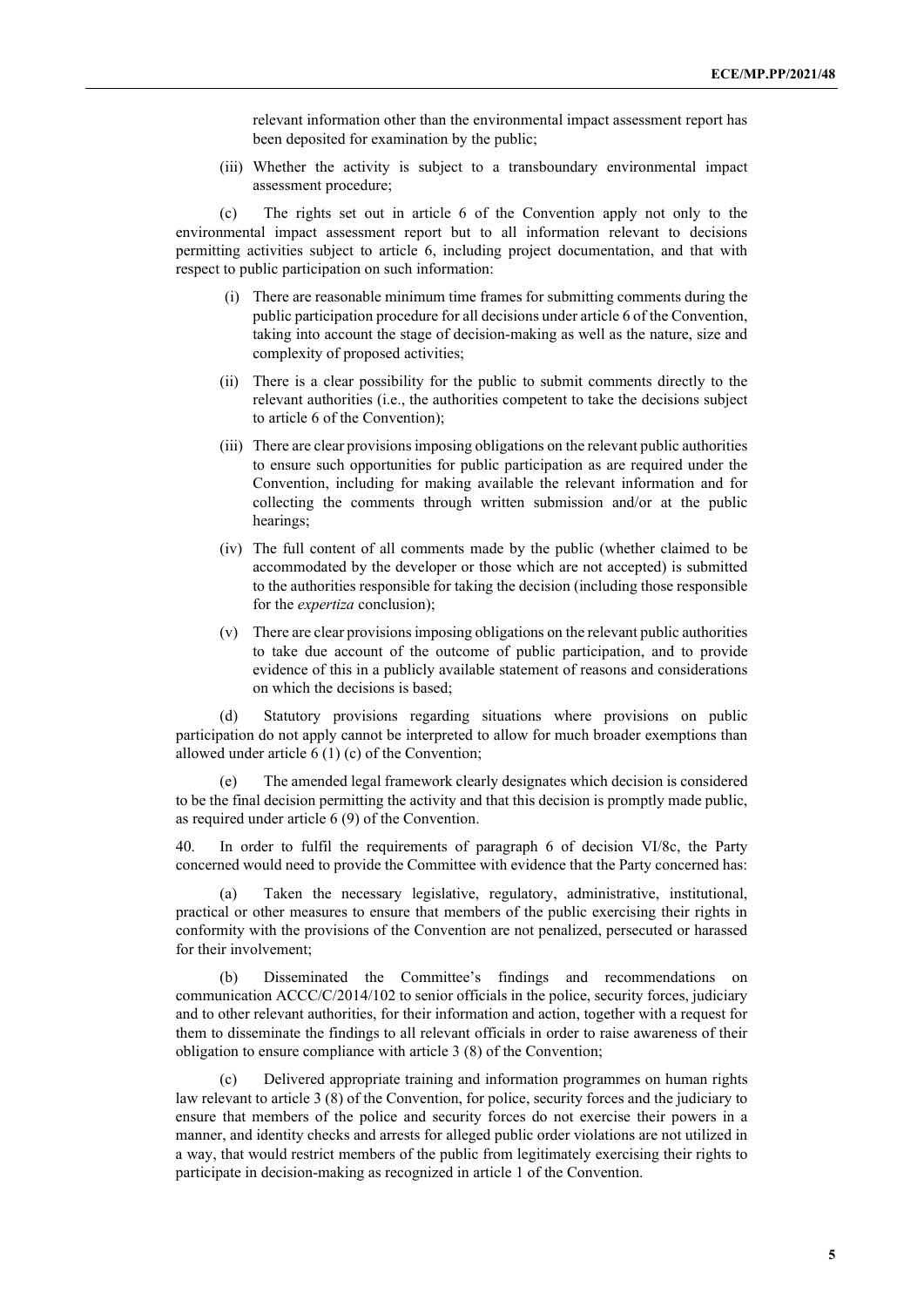41. In accordance with paragraph 7 of decision VI/8c, when evaluating the implementation by the Party concerned of paragraph 6 of decision VI/8c, the Committee takes into account any information received from members of the public or other sources about future incidents of alleged penalization, persecution or harassment contrary to article 3 (8) of the Convention together with any information provided by the Party concerned regarding those alleged incidents.

42. The Committee welcomes the three progress reports received from the Party concerned and the additional information received.

43. The Committee also welcomes the information provided by the communicant of communications ACCC/C/2009/37 and ACCC/C/2009/44, the communicant of communication ACCC/C/2014/102 and observers Nuclear Transparency Watch, Greenpeace Netherlands, WISE International and Movement against the Astravyets NPP.

#### **Scope of review**

44. The observer Movement against the Astravyets NPP expresses concerns regarding the ongoing development of the Ostrovets nuclear power plant (NPP). It states, inter alia, that the NPP construction takes place at an unsuitable site and that the European Union stress test requirements for the plant have not been implemented. It emphasizes the necessity to ensure transparency and public involvement in the development of the nuclear power plant.<sup>[1](#page-5-0)</sup>

45. The Committee has taken note of the observer's statement but does not consider the above allegations to fall within the scope of decision VI/8c. While not precluding the possibility of examining any allegations within the scope of the Convention if put before it in a future communication, the Committee will not examine them in the context of its review of decision VI/8c. On this point, the Committee reminds the observer that, in its findings on communication ACCC/C/2009/44[,2](#page-5-1) the Committee already found the Party concerned to be in non-compliance with regards to several aspects of the public participation procedure on the Ostrovets NPP.

#### **General observations**

46. The Party concerned states that on 20 April 2020, the MNREP adopted an "Action Plan for the implementation of decision VI/8c of the Meeting of the Parties to the Convention on Access to Information, Public Participation in Decision-Making and Access to Justice in Environmental Matters" (the Action Plan). It submits that the Action Plan aims at "improving the regulatory framework, developing curricula and conducting educational activities, as well as measures aimed at preventing violations of the provisions of the Aarhus Convention"[.3](#page-5-2)

47. The Party concerned also reports that, by order of the MNREP of 15 May 2020, an inter-ministerial working group was established which includes representatives of public authorities and organizations, the General Prosecutor's Office, the Supreme Court, the Ministry of Internal Affairs and the communicant of communication ACCC/C/2014/102.[4](#page-5-3)

48. The Committee welcomes the preparation of the Action Plan. It considers that the development of action plans to be a good practice to ensure a well-structured and comprehensive approach to implementing a decision of the Meeting of the Parties on compliance. The Committee similarly welcomes the establishment of the inter-ministerial working group, its broad membership and the invitation to the communicant of communication ACCC/C/2014/102 to participate therein. While noting the diverging views of the Party concerned and the communicant regarding the activity status and effectiveness of the working group and the degree of the communicant's inclusion therein,<sup>[5](#page-5-4)</sup> the Committee considers that, if used effectively in practice, such a working group can stand as a good

<span id="page-5-1"></span><span id="page-5-0"></span><sup>&</sup>lt;sup>1</sup> Comments by observer Movement against the Astravyets NPP, 1 July 2020, pp. 1–2.

<sup>2</sup> ECE/MP.PP/C.1/2011/6/Add.1.

<span id="page-5-2"></span><sup>3</sup> Party's final progress report, p. 1.

<span id="page-5-3"></span><sup>4</sup> Ibid.; Party's comments on the Committee's draft findings, 19 July 2021, p. 2.

<span id="page-5-4"></span><sup>&</sup>lt;sup>5</sup> Comments from communicant of communication ACCC/C/2014/102 on Committee's draft report, 19 July 2021, p. 1; Party's comments on comments of communicant of communication ACCC/C/2014/102, 19 July 2021, p. 1.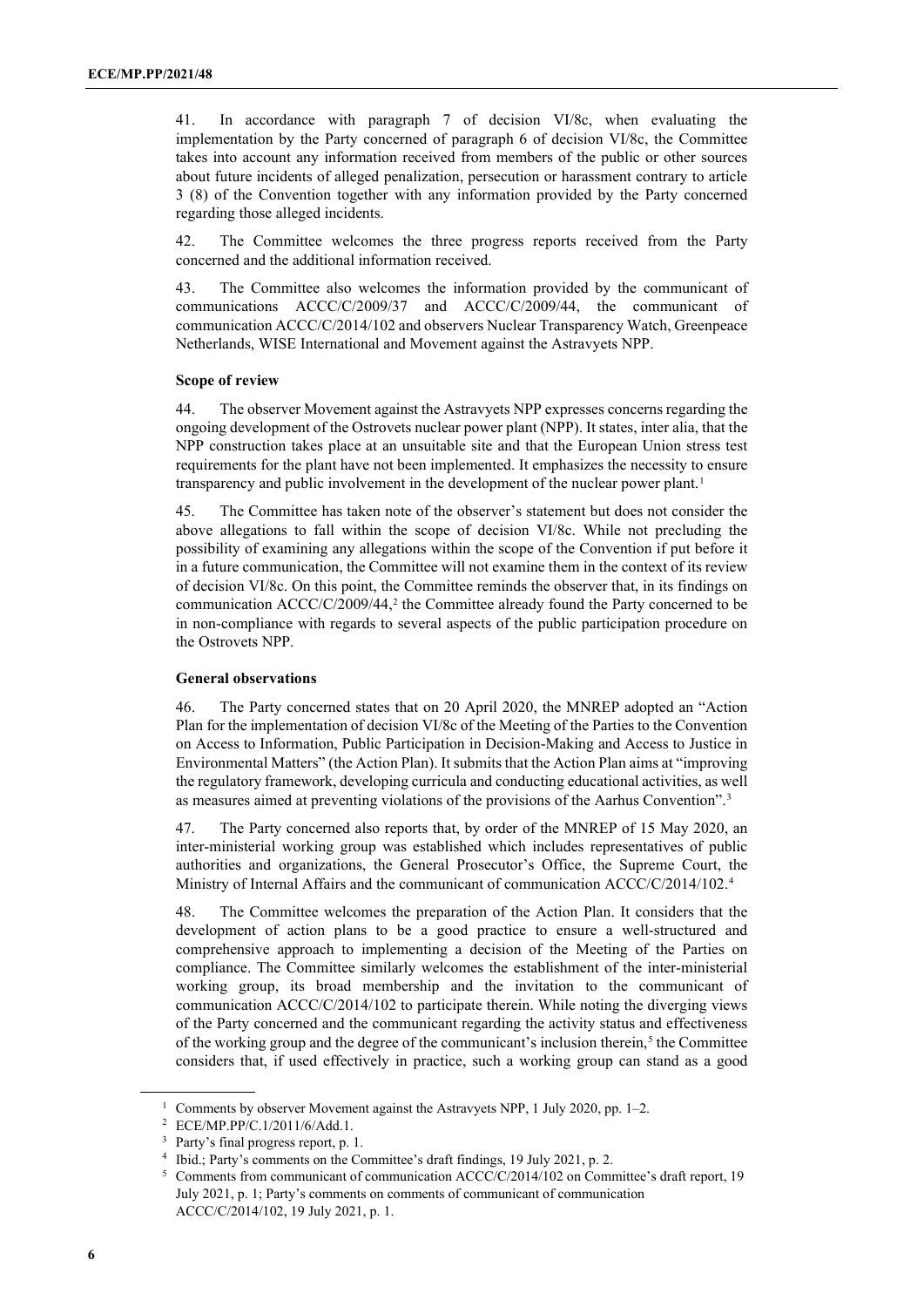practice for other Parties to follow. It encourages the Party concerned to make use of the opportunity of this working group to actively consult with the communicant on possible measures to take in order to fulfil the requirements of decision VI/8c.

49. The Committee regrets however that the Action Plan was only adopted on 20 April 2020, two and a half years after decision VI/8c was adopted by the Meeting of the Parties and less than 6 months before the deadline for the Party concerned's final progress report on decision VI/8c. Similarly, it is disappointed that the inter-ministerial working group was only established in May 2020. In order to come into compliance during the intersessional period, it is important that such measures are taken at an early stage promptly after the session of the Meeting of the Parties at which the decision on compliance was adopted.

50. The Committee also expresses its disappointment that, despite the Committee's invitation to do so already in its first progress review, the Party concerned has only provided the text of the Action Plan to the Committee after the Committee's draft report to the seventh session of the Meeting of Parties had already been prepared. Since the Party concerned in its final progress report makes abundant reference to the Action Plan, its failure to provide the Committee with the text of the Action Plan at the latest along with its final progress report has unnecessarily hampered the Committee's review of the measures taken, and proposed, by the Party concerned to implement decision VI/8c.

51. Lastly, the Committee takes note of the extensive documentation provided by the Party concerned on 16 July 2021, in parallel with its comments on the Committee's draft report to the seventh Meeting of the Parties. The Committee regrets both the very late provision of this documentation and that the Party concerned has not provided any clear explanation of how any of this voluminous documentation relates to the specific subparagraphs of decision VI/8c. The Committee stresses that if the Party concerned wishes the Committee to be in a position to properly take into account the information it provides, it is upon the Party concerned to provide that information in due time and with an easy-tofollow table of each measure documented in the information and to which subparagraph of decision VI/8c it relates.

#### **Paragraph 3 of decision VI/8c**

#### *Initial observations*

52. The Committee notes that the Party concerned's final progress report was the first report in which it provided more comprehensive information on the implementation of paragraph 3 of decision VI/8c. While welcoming the final progress report, and the information submitted in between the second and the final progress report, $6$  the Committee expresses its disappointment that the Party concerned did not engage more actively with the follow-up procedure on decision VI/8c from the beginning of the intersessional period. The Committee considers that such earlier engagement could have greatly increased the Party concerned's chances of moving closer to fulfilling all the requirements of paragraph 3 of decision VI/8c.

53. The Committee also expresses its concern that the legislative amendments that have to date been provided by the Party concerned appear to focus on the possibilities for the public to participate in decision-making on the EIA report only. The Committee emphasizes that public participation in decision-making under article 6 of the Convention requires the public to be notified of, have access to, and the possibility to comment on, all information relevant to the decision-making, including the project documentation, and not just the EIA report.

#### **Paragraph 3 (a) of decision VI/8c: clear requirements to inform the public of its opportunities to participate**

54. The Committee recalls that, in its report on decision V/9c to the sixth session of the Meeting of the Parties, it found that the Party concerned had not yet established clear

<span id="page-6-0"></span><sup>6</sup> Party's letter, 20 May 2020 (dated 31 March 2020); Party's further information, 20 May 2020 (dated 6 April 2020).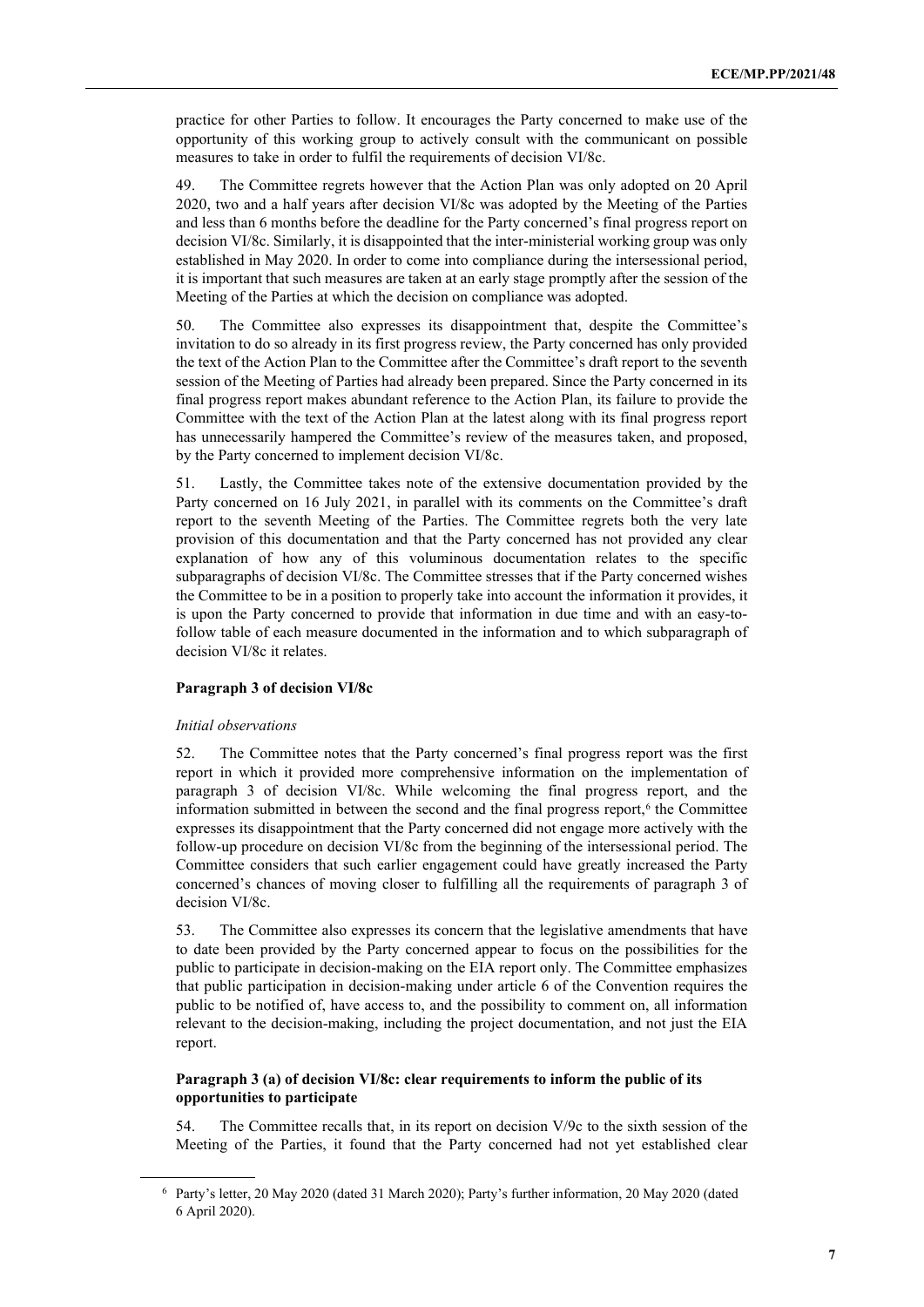requirements to inform the public of its opportunities to participate in decision-making concerning EIA reports in an effective manner.[7](#page-7-0) It also found that the Party concerned had not shown that its legal framework ensures that the requirements in article 6 (2) of the Convention to inform the public in an adequate, timely and effective manner of its opportunities to participate, require the public to be informed of other information relevant to decisions permitting activities subject to article 6, including project documentation.<sup>[8](#page-7-1)</sup>

55. Regarding paragraph 3 (a) of decision VI/8c, the Party concerned reports on a great number of legislative and other measures, both planned and already implemented[.9](#page-7-2) These include amendments to the Law "On Environmental Protection" and the adoption of Resolution No. 571 on 30 September 2020, amending Resolution No. 458 of 14 June 2016 and Resolution No. 1592 of 29 October 20[10](#page-7-3)<sup>10</sup> and the preparation of "draft recommendations on the Implementation in the Law and Administrative Practice of the Republic of Belarus of Measures to Ensure the Implementation of the Decision VI/8c of the Meeting of the Parties"<sup>[11](#page-7-4)</sup> (draft recommendations).

56. The Party concerned also reports that it follows the *Maastricht Recommendations on Promoting Effective Public Participation in Environmental Matters*[12](#page-7-5).[13](#page-7-6)

57. While welcoming the information provided by the Party concerned on its extensive efforts to bring its legislation into full compliance with the requirements of the Convention, the Committee notes that the Party concerned does not explain which parts of these measures implement paragraph 3 (a) of decision VI/8c, including subparagraphs (i) and (ii) thereof, specifically.

58. Concerning the amendment of Resolution 1592 on the procedure for conducting a public environmental *expertiza*, the Committee reminds the Party concerned that, while it may complement the public participation procedure required as a mandatory part of the decision-making, the public environmental *expertiza* cannot itself contribute to fulfilment of paragraph 3 of decision VI/8c, since the public *expertiza* does not constitute public participation in decision-making for the purposes of article 6 of the Convention.<sup>[14](#page-7-7)</sup>

59. Having reviewed all the information provided by the Party concerned prior to the preparation of the Committee's draft report to the seventh session of the Meeting of the Parties, the Committee notes that the Party concerned refers, among many other newly introduced provisions, to a series of amendments of paragraph 43 of Resolution No. 458, as introduced by Resolution No. 571 of 30 September 2020. These include the following text:[15](#page-7-8)

43. The procedure for public discussions of an EIA report shall include:

43.1. Preliminary information for citizens and legal entities about proposed economic or other activities within the jurisdiction of a given territorial administrative entity;

43.2. Notifying citizens and legal entities that public discussions of the EIA report will be conducted;

43.3. Ensuring access for citizens and legal entities to the EIA report at the premises of the project owner of the proposed economic or other activity and (or) at the premises of the relevant local executive and administrative agency, and posting the EIA report in the Public Discussions section of the official website of the local executive and administrative agency;

<span id="page-7-0"></span><sup>7</sup> ECE/MP.PP/2017/35, para. 42.<br>8 ECE/MP.PP/2017/35, paras. 36 and 42.<br>9 Party's final progress report, pp. 2–7.

<span id="page-7-4"></span><span id="page-7-3"></span><span id="page-7-2"></span><span id="page-7-1"></span><sup>&</sup>lt;sup>10</sup> Ibid., pp. 2–5.<br><sup>11</sup> Ibid., p. 6.

<span id="page-7-5"></span><sup>&</sup>lt;sup>12</sup> United Nations publication, Sales No. E.15.II.E.7.

<span id="page-7-6"></span><sup>13</sup> Party's comments on Committee's draft report, p. 3.

<span id="page-7-7"></span><sup>14</sup> ECE/MP.PP/2011/11/Add.2, para. 76.

<span id="page-7-8"></span><sup>15</sup> Party's final progress report, p. 3, and annex, p. 8.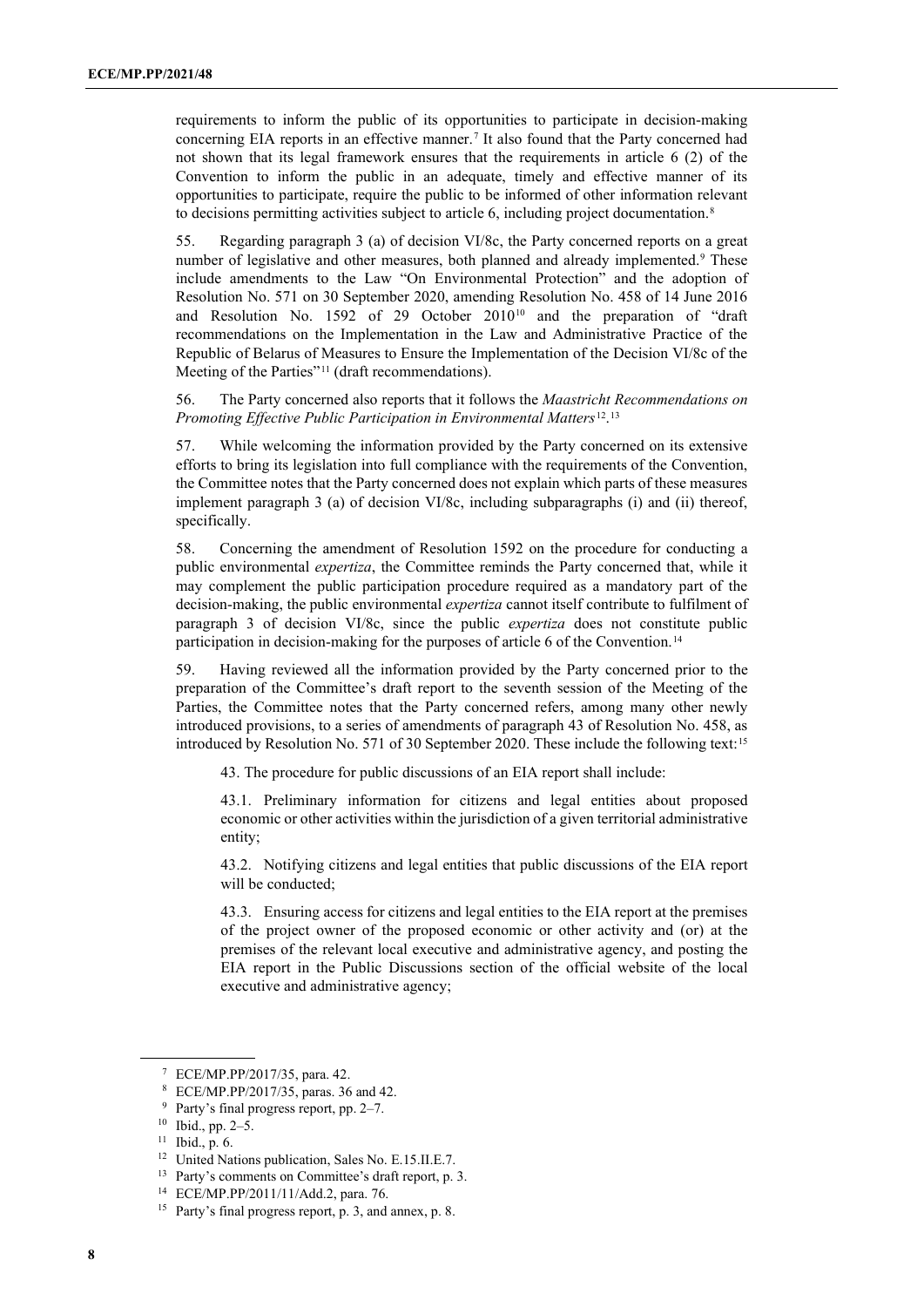60. The Committee welcomes the above amendment. It recalls however that in its report on decision V/9c, it pointed out that Resolution No. 458, in the version effective at the time, included:

no requirement that when selecting the particular means of notification, the authorities should select those means which will ensure "effective" notification of the public concerned nor are there any specific provisions that would require that the notification be effective in practice.<sup>[16](#page-8-0)</sup>

61. In this regard, it noted the submission by an observer:

that the current method of notification is not effective in informing the public of the public participation procedure because the local population does not usually visit the indicated websites and the advertisements in print media are not sufficiently prominent nor in publications that are read by a sufficient number of people.<sup>[17](#page-8-1)</sup>

62. In this context, the Committee referred the Party concerned to paragraph 64 of the *Maastricht Recommendations*, [18](#page-8-2) which provides useful guidance as to the various locations where notice should be posted, including, inter alia, the immediate vicinity of the proposed activity.[19](#page-8-3)

63. The Committee welcomes the Party concerned's stated commitment to following the *Maastricht Recommendations* (see para. 56 above).

64. However, having reviewed the amendments introduced to Resolution No. 458 by Resolution No. 571, the Committee regrets that none of the amendments appear to address the deficiencies highlighted in paragraphs 60 and 61 above concerning the effective notification of the public regarding its opportunities to participate with respect to EIA reports. Furthermore, the Party concerned has not pointed the Committee to any other legislative amendments aimed at the implementation of paragraph 3 (a) (i) of decision VI/8c either.

65. Similarly, with regards to paragraph 3 (a) (ii) of decision VI/8c, the Committee notes that the Party concerned does not indicate any specific provision aimed at ensuring that the public is informed in an adequate, timely and effective manner of other information relevant to the decision-making on activities subject to article 6. The Committee reminds the Party concerned that public participation in decision-making under article 6 of the Convention requires the public to have access to examine all information relevant to the decision-making, and not only the EIA report. Accordingly, the public must be notified of how to access the other documentation relevant to the decision-making, such as the project documentation, and not only the EIA report.

66. The Committee considers that, given its recent amendment of Resolution No. 458, the Party concerned's apparent lack of action regarding paragraph 3 (a) is particularly regrettable, since the amendment process could have provided a timely opportunity for the Party concerned to implement the requirements of paragraph 3 (a).

67. In light of the foregoing, the Committee finds that the Party concerned has not yet fulfilled the requirements of paragraph 3 (a) of decision VI/8c.

#### **Paragraph 3 (b) of decision VI/8c: content of the public notice**

68. With regards to paragraph 3 (b) of decision VI/8c, the Party concerned refers to the draft "Rules for Conducting Environmental Impact Assessment", or "EcoNiP", which were to be adopted by a MNREP resolution in December 2020 to replace the Technical Code of Good Practice 17.02-08-[20](#page-8-4)12 (02120) (Technical Code).<sup>20</sup> It reports on several changes introduced by annex A of the "EcoNiP" document. These include plans to add a clause into

<span id="page-8-0"></span><sup>16</sup> ECE/MP.PP/2017/35, para. 39.

<span id="page-8-1"></span><sup>17</sup> Ibid.

<span id="page-8-2"></span><sup>18</sup> United Nations publication, Sales No. E.15.II.E.7.

<span id="page-8-4"></span><span id="page-8-3"></span><sup>&</sup>lt;sup>19</sup> Ibid, paras.  $63-70$ .<br><sup>20</sup> Party's final progress report, pp. 7–8.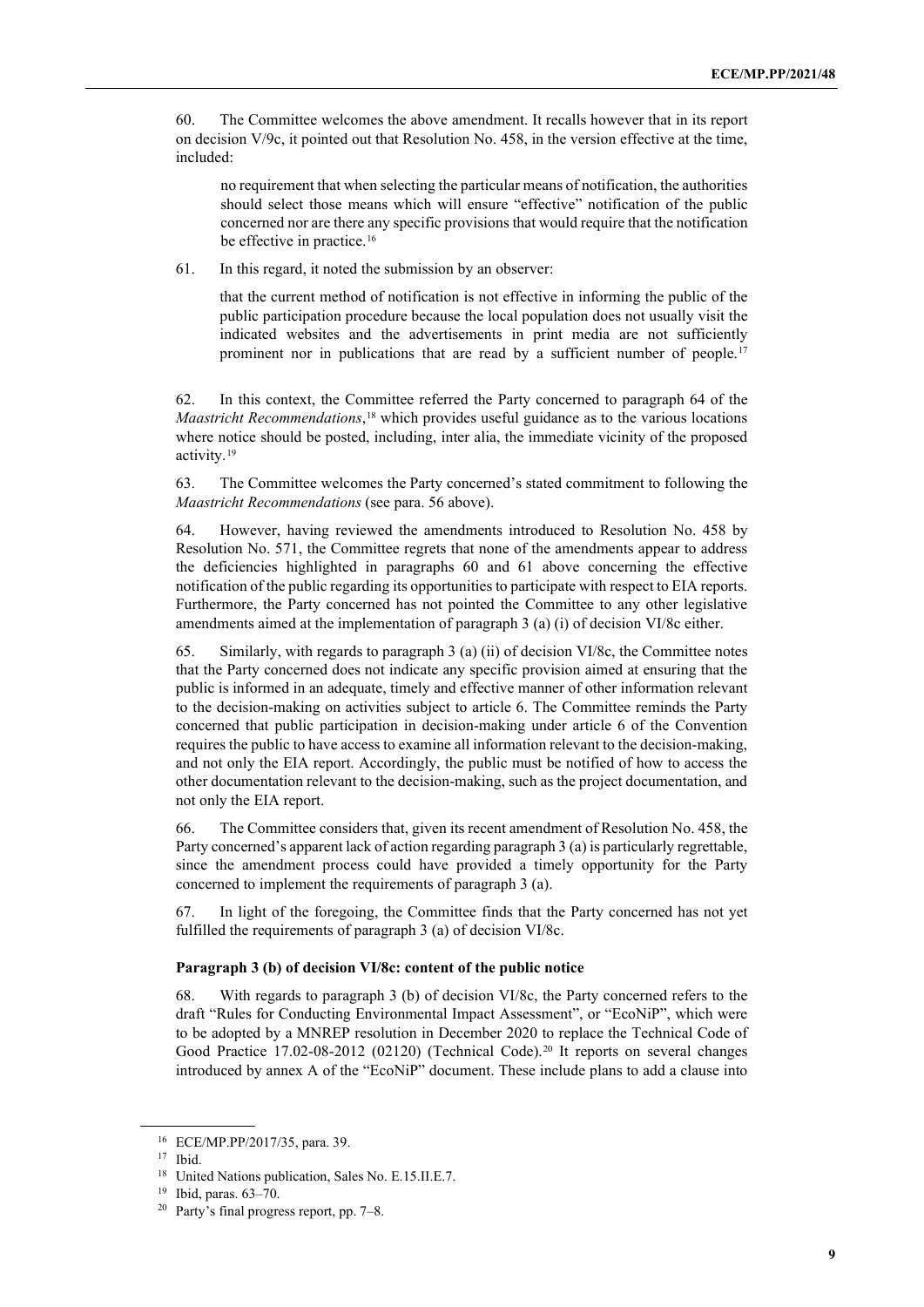the section on "Information on public discussions" in the form in annex A, specifying the need to indicate whether the planned activity is subject to a transboundary EIA procedure.<sup>[21](#page-9-0)</sup>

69. The Committee refers to its report on decision V/9c to the sixth session of the Meeting of the Parties, where it noted with regards to the relevant form included in an appendix of the Technical Code:

The Committee has not received any information as to whether this form would be routinely utilized in the context of decisions under Chapter 5 of Resolution No. 458…The Committee considers that such a form, if routinely utilized in practice for procedures subject to article 6 of the Convention, could assist to bring the Party concerned further towards compliance.<sup>[22](#page-9-1)</sup>

70. The Committee has not received any information on the above point regarding the "EcoNiP" document either, which the Party concerned states will replace the Technical Code. Nor has the Party concerned pointed the Committee to the actual text of the "EcoNiP" document or confirmed that this document was in fact adopted as planned in December 2020. This lack of information is regrettable, since the Committee considers that the reported changes may well be of a character to address the requirements of paragraph 3 (b) (iii) of decision VI/8c. Lacking the information referred to earlier in this paragraph, however, the Committee is unable to verify whether these requirements are indeed met.

71. Concerning paragraphs 3 (b) (i) and (ii), the Committee notes that the information submitted by the Party concerned does not address the issue of clearly designating the public authority responsible for making the final decision. Nor does it appear, based on the information provided, that a clear requirement has been introduced to designate the public authority from which relevant information other than the EIA report can be obtained, or to indicate where such information has been deposited for examination by the public.

72. On this point, the Committee again reminds the Party concerned that public participation in decision-making under article 6 of the Convention requires the public to have access to all information relevant to the decision-making, not just the EIA report.

73. Based on the above, the Committee finds that the Party concerned has not yet fulfilled the requirements of paragraph 3 (b) of decision VI/8c.

#### **Paragraph 3 (c) of decision VI/8c: rights in article 6 apply to all information relevant to decisions permitting activities, including project documentation**

74. Concerning paragraph 3 (c) of decision VI/8c, the Party concerned refers to several legislative and regulatory measures.<sup>[23](#page-9-2)</sup>

75. The Committee notes that it is not clear how most of the measures the Party concerned reports on in relation to paragraph 3 (c) are relevant to the requirements of subparagraphs (i)- (v) of that paragraph. Nor has the Party concerned pointed the Committee to the text of the reported measures.

76. The Party concerned reports that Resolution No. 141 of 9 March 2020 has introduced changes to the "Regulation on the Procedure for Issuing Integrated Environmental Permits" to the effect that "based on the results of consideration of proposals and/or comments, the permit-issuing authority prepares a summary of opinions, including the received proposals and/or comments and the results of their consideration, which are submitted by the natural resource user together with the documentation to obtain an integrated environmental permit" and that "when making a decision to issue an integrated permit, proposals and/or comments are taken into account".<sup>[24](#page-9-3)</sup> The Committee considers that this amendment may be relevant to the fulfilment of the requirements of subparagraphs  $(i)$ ,  $(ii)$  and  $(v)$  of paragraph 3  $(c)$  of decision VI/8c. However, not having been clearly provided with the text of either Resolution

<span id="page-9-0"></span><sup>21</sup> Ibid., p. 8.

<sup>22</sup> ECE/MP.PP/2017/35, para. 47.

<span id="page-9-3"></span><span id="page-9-2"></span><span id="page-9-1"></span><sup>23</sup> Ibid., pp. 9–11. 24 Ibid., pp. 9–10.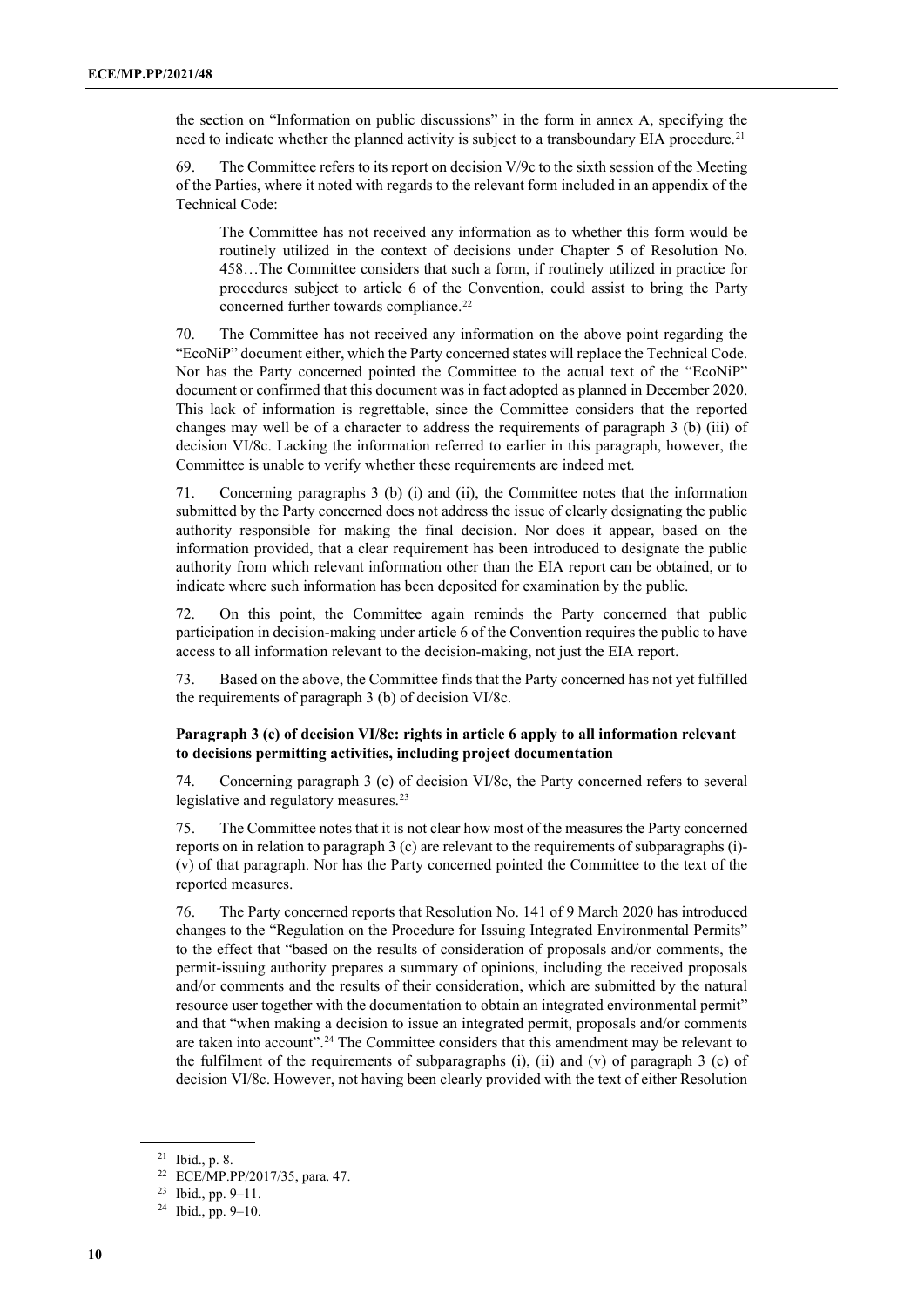No. 141 or the Regulation on the Procedure for Issuing Integrated Environmental Permits, the Committee is unable to make a finding in this regard.

77. In light of the foregoing, the Committee finds that the Party concerned has not yet fulfilled the requirements of paragraph 3 (c) of decision VI/8c.

#### **Paragraph 3 (d) of decision VI/8c: no broader exemptions than permitted under article 6 (1) (c) of the Convention**

78. The Committee recalls that, in its report on decision V/9c to the sixth session of the Meeting of the Parties, it found that the third paragraph of article 15-2 of the Environmental Protection Law continued to contain a number of exceptions not permitted under article 6 (1) (c) of the Convention, nor under any other of its provisions.[25](#page-10-0)

79. In its final progress report, the Party concerned reports that the implementation of article  $6$  (1) (c) "will be continued with the revision of Art. 15-2 of the Law 'On Environmental Protection' in 2021".[26](#page-10-1)

80. While taking note of the Party concerned's plans to reform its legislation to address paragraph 3 (d) of decision VI/8c, the Committee also notes that the Party concerned has provided very little information in this regard. The Party concerned's first and second progress reports did not address the implementation of paragraph 3 (d) at all. At the very least, the Committee would have by now expected the Party concerned to provide a detailed plan of the exact schedule for the revision of article 15-2 of the Law on Environmental Protection, together with the text of any proposed draft amendments. The Committee therefore regrets that the draft recommendations provided by the Party concerned on 31 March 2020 (see para. 55 above), $27$  while containing proposals on planned amendments to article 15-2 of the Environmental Protection Law, do not appear to propose any changes to the third paragraph of article 15-2.

81. In light of the above, the Committee finds that the Party concerned has not yet fulfilled the requirements of paragraph 3 (d) of decision VI/8c.

#### **Paragraph 3 (e) of decision VI/8c: clearly designate which is the final permitting decision and make it public**

82. Concerning paragraph 3 (e) of decision VI/8c, the Party concerned refers to paragraph 54 of Resolution No. 458, as amended through Resolution No. 571 (see above para. 55),<sup>[28](#page-10-3)</sup> which states:

The project owner of the proposed economic or other activity shall, within 15 working days of receiving the conclusion [full report] of the state environmental review [*expertiza*], inform the relevant local councils, local executive and administrative agencies of a decision based on the results of the state environmental review and of where the conclusion of the state environmental review can be consulted. Local councils, local executive and administrative agencies shall post the information specified in the first subparagraph of this Paragraph in the Public Discussions section of their official websites.[29](#page-10-4)

83. The Committee recalls its report on decision V/9c to the sixth session of the Meeting of the Parties, in which it held that:

without a clear understanding as to what constitutes the final decision in the system of the Party concerned…, the Committee cannot conclude that the Party concerned has fully met the requirements of paragraph 7 (a) of decision  $V/9c$ .<sup>[30](#page-10-5)</sup>

<sup>25</sup> ECE/MP.PP/2017/35, paras. 78–80.

<span id="page-10-1"></span><span id="page-10-0"></span><sup>26</sup> Party's final progress report, p. 11.

<span id="page-10-2"></span><sup>27</sup> Ibid., p. 12.

<span id="page-10-4"></span><span id="page-10-3"></span><sup>28</sup> Ibid., p. 12.

<span id="page-10-5"></span><sup>&</sup>lt;sup>29</sup> Ibid., annex.<br><sup>30</sup> ECE/MP.PP/2017/35, para. 84.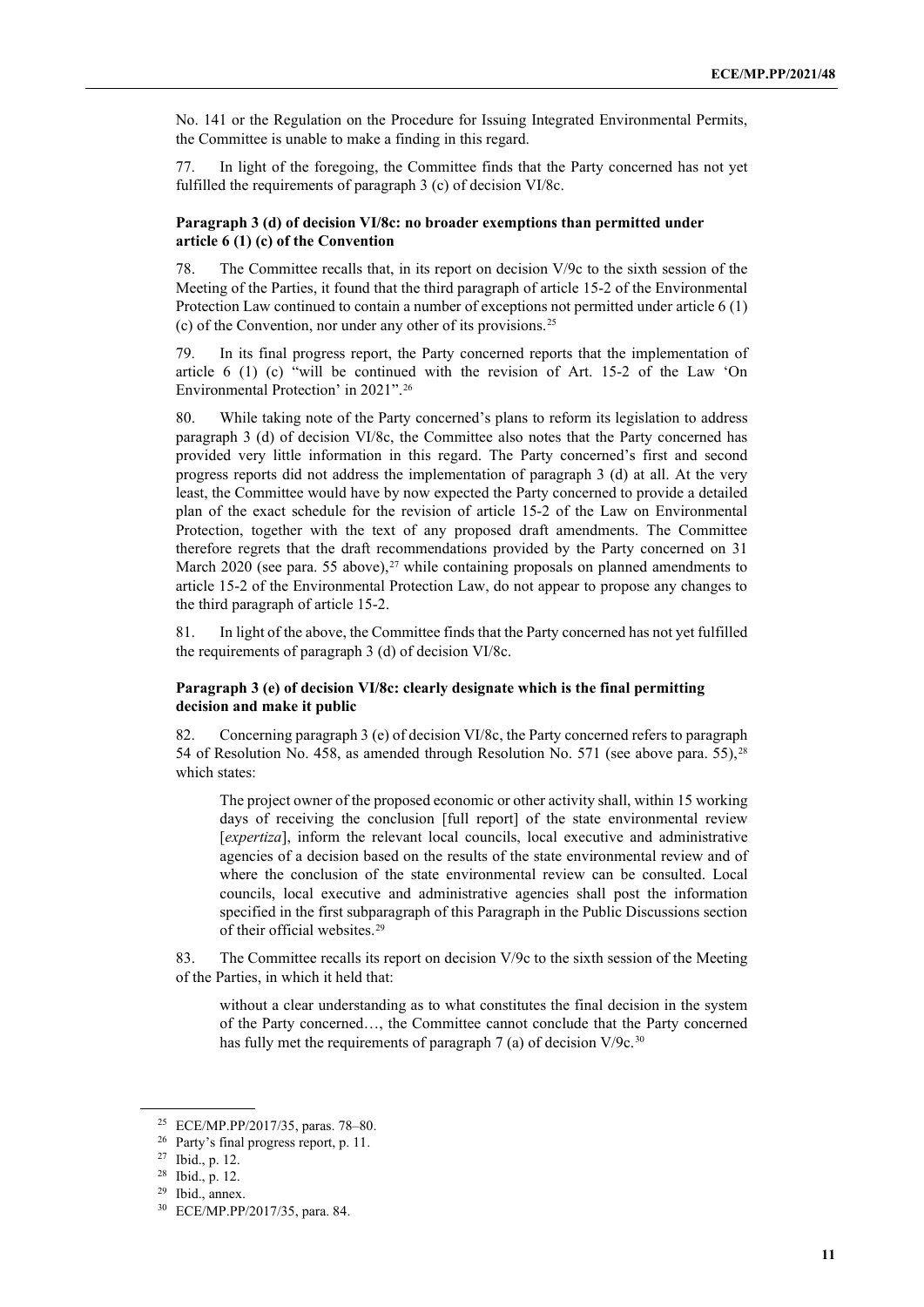84. The Committee considers that the same holds true with regards to paragraph 3 (e) of decision VI/8c. The Committee expresses disappointment that the Party concerned has still not amended its legal framework to ensure that it clearly designates what constitutes the final decision in its legal system. Thus, while welcoming the amendment to paragraph 54 of Resolution No. 458 and considering that it may well constitute progress, the Committee cannot conclude that the Party concerned has yet fulfilled the requirements of paragraph 3 (e) of decision VI/8c.

85. Based on the above, the Committee finds the Party concerned has not yet fully met the requirements of paragraph 3 (e) of decision VI/8c.

#### **Paragraph 6 (a) of decision VI/8c: ensure that members of the public exercising their rights in conformity with the provisions of the Convention are not penalized, persecuted or harassed**

86. The Committee recalls its first progress review, where it invited the Party concerned to provide:

(a) The text, or draft text, of any legislative, regulatory, administrative measures intended to address paragraph 6 (a);

Confirmation that it has lifted the entry ban on Mr. Ozharovskiy and cancelled the administrative offences against Ms. Novikova, Ms. Sukhiy and Mr. Matskevich.<sup>[31](#page-11-0)</sup>

87. The Committee expresses its serious concern that to date, the Party concerned has not reported on any legislative, regulatory or administrative measures that it has taken, or intends to take, to fulfil the requirements of paragraph 6 (a) of decision VI/8c.

88. Regarding the entry ban on Mr. Ozharovskiy, the Committee welcomes the information that the entry ban for Mr. Ozharovskiy was shortened to end on 1 May 2020.[32](#page-11-1) However, the Committee expresses its disappointment that, according to the information before it, the entry ban was not fully lifted (and will thus remain on his record). Moreover, the Committee has not been provided with evidence that Mr. Ozharovskiy himself was informed of the shortening of the entry ban. The Committee takes note of the information provided by the Party concerned stating that Mr. Ozharovskiy was informed of the shortening of the entry ban and the letter sent by the Ministry of Internal Affairs to the MNREP, provided to support this statement.[33](#page-11-2) The Committee invites the Party concerned to provide it with a copy of any letters that were sent to Mr. Ozharovskiy himself to inform him of the shortening of the entry ban.

89. On this point, the Committee is deeply concerned about the statement by the Ministry of Internal Affairs in its letter of 9 February 2020 to the communicant of communication ACCC/C/2014/102 that the decision to expel Mr. Ozharovskiy was "legal, justified, and it does not violate the provisions of the Convention on access to information, public participation in decision-making and access to justice on issues related to the environment".[34](#page-11-3) This statement indicates a fundamental misunderstanding of the Committee's findings. The Committee re-emphasizes that, as it held unequivocally in its findings on communication ACCC/C/2014/102, the entry ban imposed on Mr. Ozharovskiy was indeed a violation of the Party concerned's obligations under article 3 (8) of the Convention.

90. Similarly, the Committee is concerned at the Party concerned's statement that Mr. Ozharovskiy, Ms. Novikova, Ms. Sukhiy and Mr. Matskevich "were fully guaranteed the right to a fair and public hearing of the case by a competent, independent and impartial court established on the basis of the law, as well as to review the case by a higher court" and that "bringing these persons to administrative responsibility for committing unlawful acts … cannot be considered penalization, prosecution or harassment within the meaning of Article

<span id="page-11-1"></span><span id="page-11-0"></span><sup>&</sup>lt;sup>31</sup> Committee's first progress review, 24 February 2019, para. 90.<br><sup>32</sup> Additional information from communicant of communication ACCC/C/2014/102, 14 April 2020, annex 2; Party's comments on observers' statement, 19 July 2021, pp. 1–2.<br>
<sup>33</sup> Party's comments on observers' statement, 19 July 2021, p. 2, and annex.<br>
<sup>34</sup> Statement by communicant of communication ACCC/C/2014/102 at C

<span id="page-11-3"></span><span id="page-11-2"></span>

meeting, annex 2.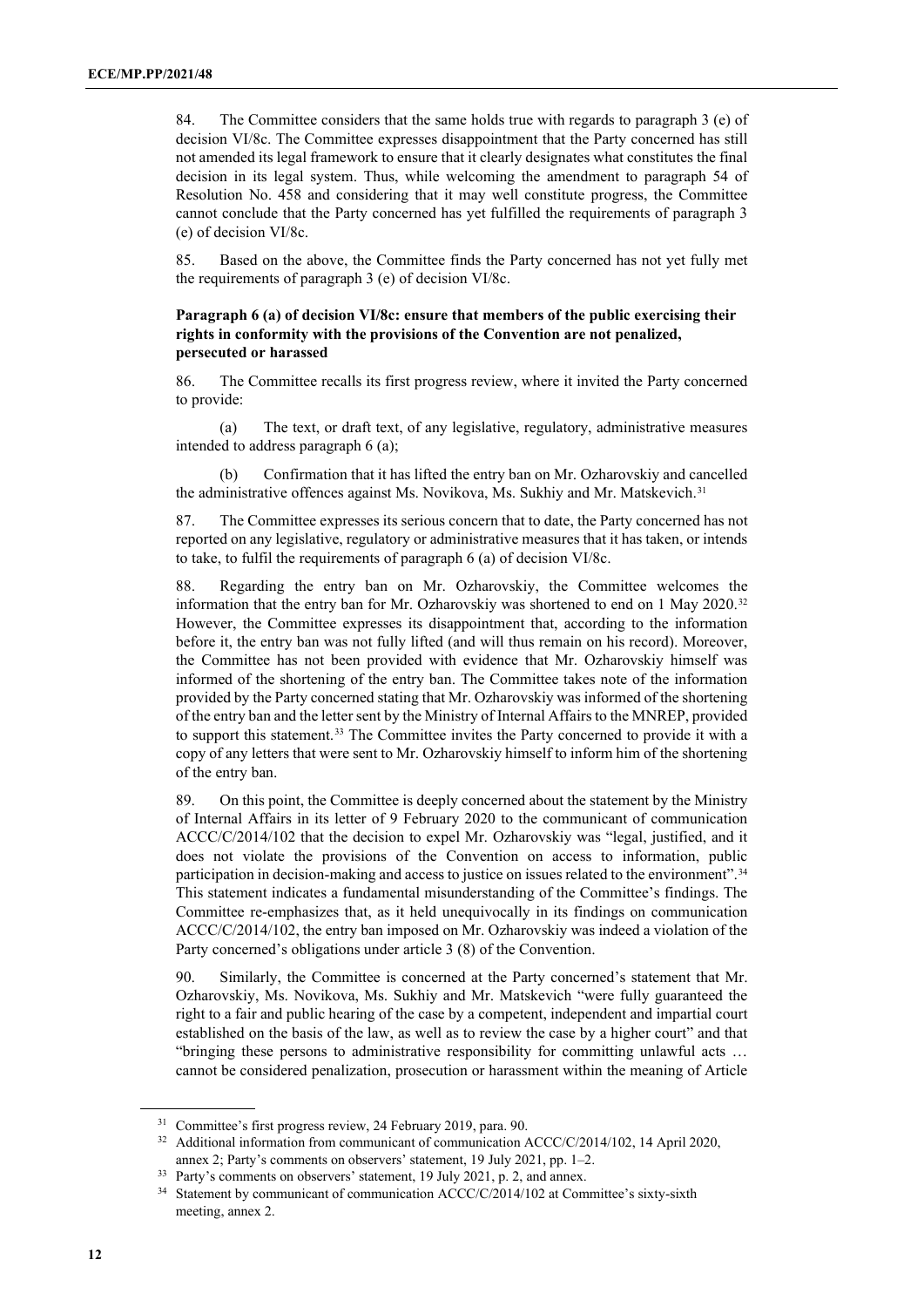3 (8) of the Convention".[35](#page-12-0) The Committee stresses that it clearly found that the abovementioned individuals have been harassed, penalized and persecuted within the meaning of article 3 (8) of the Convention. It is now for the Party concerned to urgently address the requirements of paragraph 6 (a) of decision VI/8c and, as a first step, to cancel the administrative offences against Ms. Novikova, Ms. Sukhiy and Mr. Matskevich.

91. In light of the foregoing, the Committee finds that the Party concerned has not yet fulfilled the requirements of paragraph 6 (a) of decision VI/8c.

#### **Paragraph 6 (b) of decision VI/8c: dissemination of the Committee's findings and recommendations**

92. With respect to paragraph 6 (b) of decision VI/8c, the Committee recalls its first progress review, where it invited the Party concerned to:

provide copies of the Ministry of Natural Resources and Environmental Protection's letters of 31 July and 13 October 2017 to the Ministry of Internal Affairs, the State Security Committee, the Supreme Court and the Ministry of Justice or other correspondence requesting those institutions to disseminate the Committee's findings to all relevant officials.[36](#page-12-1)

93. In its final progress report, the Party concerned states that:

the conclusions and recommendations of the Compliance Committee and other relevant information materials [continue to] be disseminated, including with respect to communication ACCC/C/2014/102, in the system of bodies of the Ministry of Internal Affairs, the State Security Committee, judicial authorities in March-July 2020, in order to inform them and take measures within the framework of national legislation.<sup>[37](#page-12-2)</sup>

94. The Party concerned also points the Committee to its 2020 Action Plan, which in its paragraph 9 states that the Committee's findings are to be disseminated to the mentioned bodies "in the course of the year".[38](#page-12-3)

95. Along with its comments on the Committee' draft report, the Party concerned submits the first page only of a letter dated 31 July 2017 from the MNREP to the State Security Committee, the Supreme Court and the Ministry of Justice, informing the latter three bodies of the Committee's findings on communication ACCC/C/2014/102.[39](#page-12-4) It also submits another letter of 31 July 2017 from the MNREP to the Ministry of Internal Affairs, providing a more detailed account of the Committee's findings and recommendations on communication ACCC/C/2014/102 and inviting the Ministry of Internal Affairs to a working meeting regarding the findings, which appear to also have been attached in full to the letter.<sup>[40](#page-12-5)</sup>

96. The Committee welcomes the Party concerned's apparent steps to disseminate the Committee's findings among different Ministries as well as the State Security Committee and the Supreme Court, and to enter into a dialogue on the Committee's findings with some of these bodies.

97. However, the Committee notes that the above letters do not appear to request that the Committee's findings be disseminated to all relevant bodies and officials as is required by paragraph 6 (b) of decision VI/8c. The Committee re-emphasizes that, in order to fulfil the requirements of paragraph 6 (b) of decision VI/8c, the Party concerned would need to "disseminate the Committee's findings and recommendations on communication ACCC/C/2014/102 to senior officials in the police, security forces, judiciary and to other relevant authorities, for their information and action, together with a request for them to disseminate the findings to all relevant officials in order to raise awareness of their obligation to ensure compliance with article 3 (8)". The Committee stresses that, without the relevant

<span id="page-12-0"></span><sup>&</sup>lt;sup>35</sup> Party's comments on Committee's draft report, 19 July 2021, pp. 4–5.

<span id="page-12-1"></span><sup>&</sup>lt;sup>36</sup> Committee's first progress review, 24 February 2019, paras. 46 and 90.<br><sup>37</sup> Party's final progress report, p. 12.

<span id="page-12-4"></span><span id="page-12-3"></span><span id="page-12-2"></span><sup>&</sup>lt;sup>38</sup> Party's update (no. 1), 16 July 2021, annex, p. 3.<br><sup>39</sup> Party's comments on Committee's draft report, 19 July 2021, annex 2.

<span id="page-12-5"></span><sup>40</sup> Ibid., annex 3.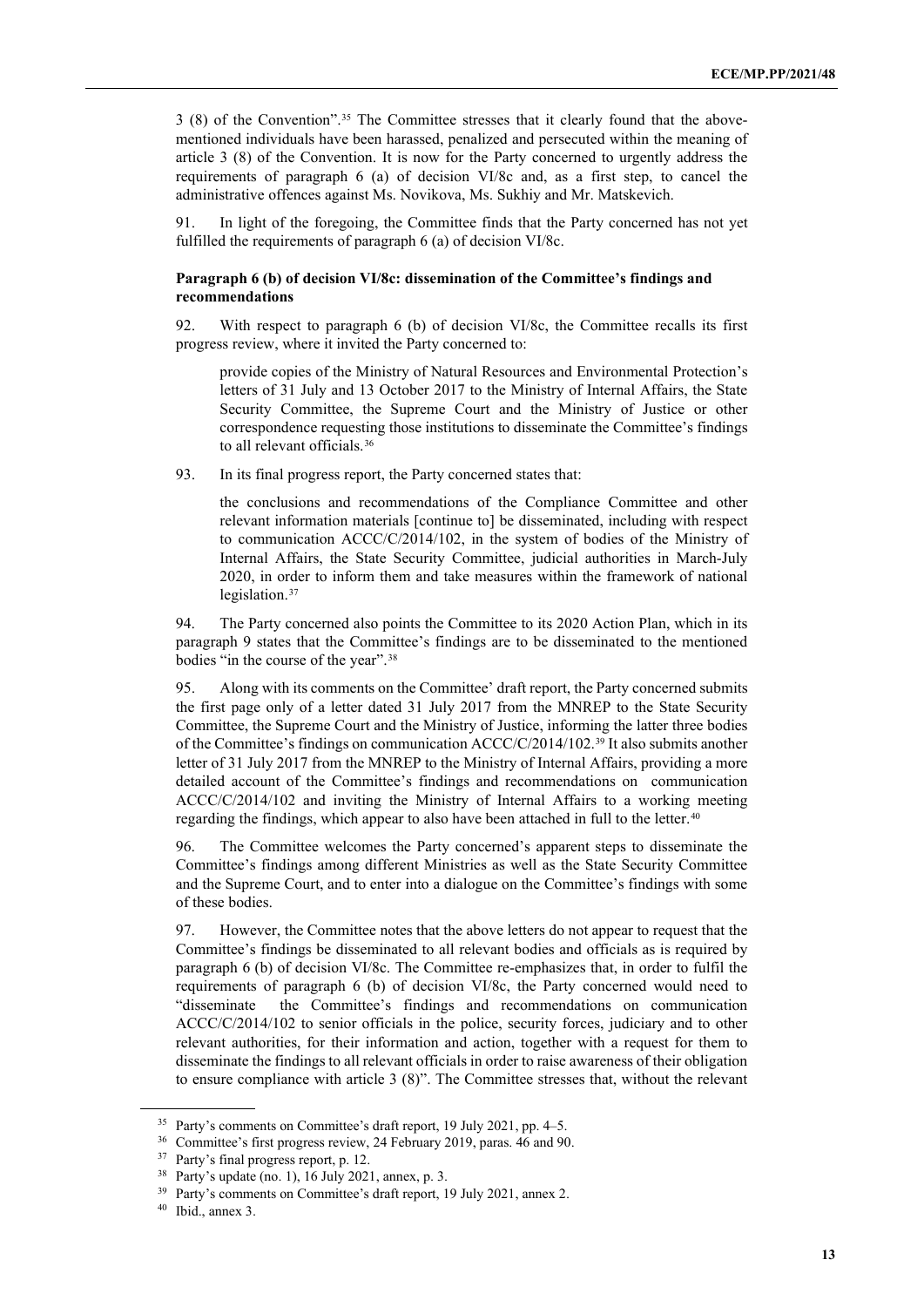evidence to prove the dissemination of the Committee's findings to each of the above bodies and officials, the Committee is unable to find that the Party concerned has fulfilled the requirements of paragraph 6 (b) of decision VI/8c.

98. Based on the above, the Committee finds that the Party concerned has not yet fulfilled the requirements of paragraph 6 (b) of decision VI/8c.

#### **Paragraph 6 (c) of decision VI/8c: appropriate training and information programmes on human rights law relevant to article 3 (8) for police, security forces and the judiciary**

99. In its final progress report, as well as its comments on the Committee's draft report, the Party concerned provides information on a great number of different training and information measures relating to the Convention. These include, inter alia, the distribution of handbooks, booklets and manuals to different ministries, local executive and administrative authorities, educational institutions as well as "internal affairs bodies", a video lecture, educational programs for employees of "the internal affairs bodies", a planned training for judges of courts of general jurisdiction, round tables and lectures for prosecutors and different other "authorities and organizations" and trainings on the Convention for "at least 920 specialists from all over ... Belarus".<sup>[41](#page-13-0)</sup>

100. While welcoming all measures taken by the Party concerned to promote awareness of the Convention's provisions, and specifically article 3 (8), the Committee points out that most of the activities reported do not appear to concern training or information programmes for the police, security forces or the judiciary as is explicitly required by paragraph 6 (c) of decision VI/8c.

101. In this regard, the Committee considers that the reported development of "a curriculum and information materials on issues related to paragraph 8 of Article 3 of the Aarhus Convention for representatives of the internal affairs and state security bodies" and "educational activities (lectures) on issues related to paragraph 8 of Article 3 of the Aarhus Convention for representatives of the judiciary"[42](#page-13-1) indeed appears relevant to the implementation of paragraph 6 (c) of decision VI/8c. The Committee thus regrets that the Party concerned has not provided any more specific details on these activities.

102. In this context, the Committee refers to its first progress review, where it invited the Party concerned to:

provide detailed information on the training and information programmes for police, security forces and the judiciary it has ... carried out. Such information should include: (i) the specific content of the trainings, including the detailed programme with the titles of the presentations delivered; (ii) the organizers of the trainings and professions and relevant experience of trainers and speakers; (iii) the number and rank of police and security force personnel that have attended the trainings and the town or region in which each is based; and (iv) the number of judges who have attended the trainings and in which court and town or region each judge sits.[43](#page-13-2)

103. The Committee accordingly expresses its concern that the Party concerned has still not provided any clear and detailed information regarding any training or information programmes on human rights law relevant to article 3 (8) that it has to date carried out for police, security forces or the judiciary.

104. In light of the above, the Committee finds that the Party concerned has not yet fulfilled the requirements of paragraph 6 (c) of decision VI/8c.

#### **Paragraph 7 of decision VI/8c**

105. Through paragraph 7 of decision VI/8c, the Meeting of the Parties has requested the Committee, when evaluating the implementation by the Party concerned of paragraph 6 of

<span id="page-13-0"></span><sup>41</sup> Party's final progress report, pp. 12–17; Party's comments on Committee's draft report, 19 July 2021, pp. 2–3.

<span id="page-13-1"></span><sup>42</sup> Party's final progress report, pp. 13–14.

<span id="page-13-2"></span><sup>43</sup> Committee's first progress review, 24 February 2019, paras. 51 and 90.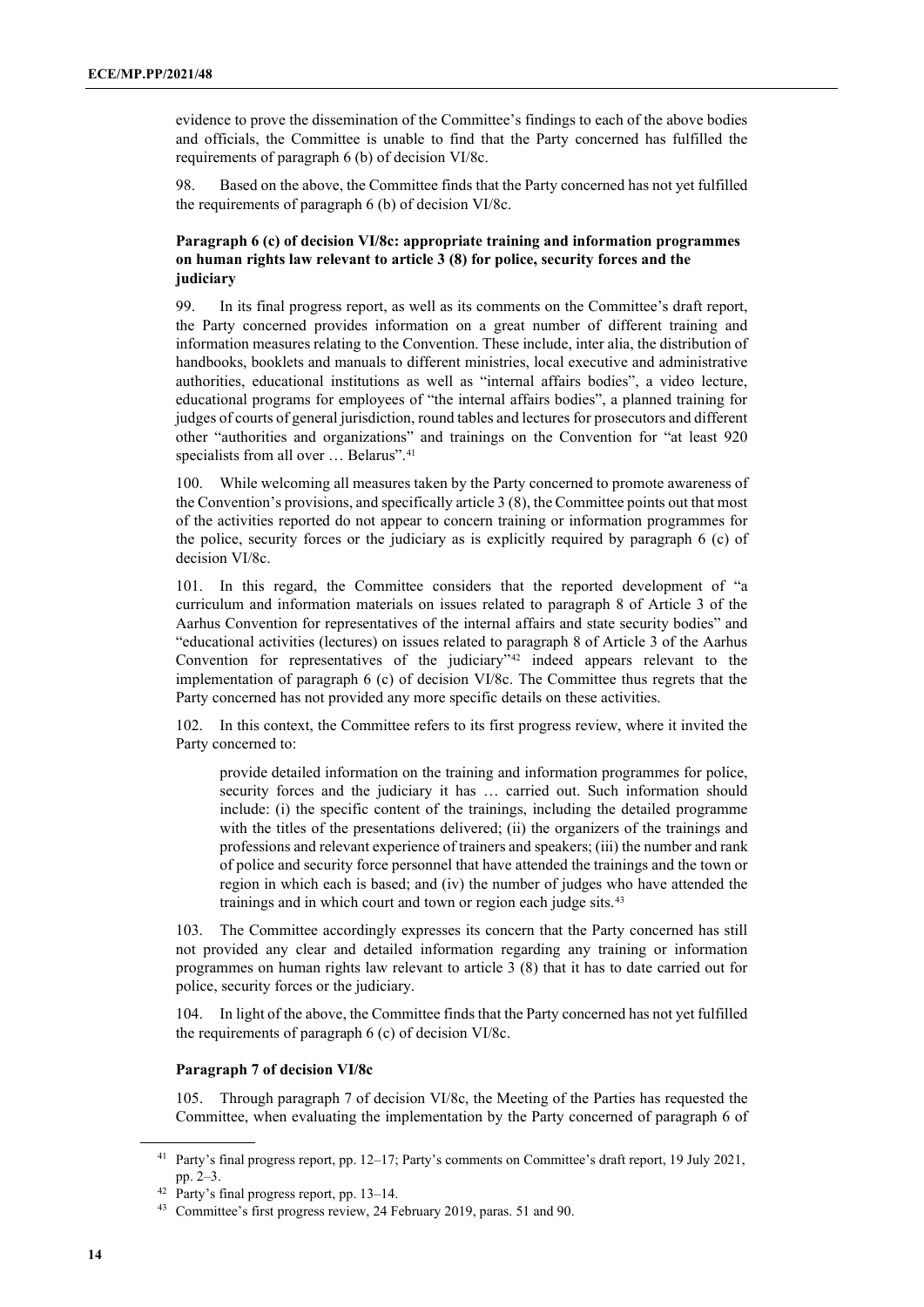decision VI/8c, to take into account any information received from members of the public or other sources about future incidents of alleged penalization, persecution or harassment contrary to article 3 (8) of the Convention, together with any information provided by the Party concerned regarding those alleged incidents.

106. As the Committee made clear in its second progress review, the purpose of paragraph 7 of decision VI/8c is not that the Committee should make findings on each alleged future incident of penalization, persecution or harassment reported to it under that paragraph. Rather, the information provided to the Committee under paragraph 7 serves a key function to demonstrate whether the Party concerned has yet undertaken sufficient measures under paragraph 6 of decision VI/8c to no longer be in non-compliance with article 3(8) of the Convention.[44](#page-14-0) This does not preclude the possibility of the Committee making a finding on further allegations of non-compliance with article 3 (8) of the Convention if such incidents are put before it in the context of a future communication.

107. Since the Committee's second progress review, the communicant of communication ACCC/C/2014/102 has provided information on a significant number of alleged further incidents of penalization, persecution and harassment under article 3 (8) of the Convention, many in relation to the organisation or participation in protests against the construction of a battery plant in Brest.[45](#page-14-1)

108. The reported incidents of penalization, persecution and harassment since the Committee's second progress review include fines, a high number of administrative detentions, criminal proceedings against several environmental activists, searches of their homes and seizure of their possessions, a physical attack on one of the activists and the threatening of an activist by the Prosecutor's Office in relation to an interview given to a German news channel. The communicant of communication ACCC/C/2014/102 alleges that the persecution of environmental activists opposing the battery plant has become "systemic and massive".<sup>[46](#page-14-2)</sup>

109. The communicant of communication ACCC/C/2014/102 further reports on criminal proceedings against an environmental activist opposing the construction of a pulp-bleaching plant, allegations of "violation of the organisation or conduct of a mass event" against an activist opposing the construction of a glass wool production workshop<sup>[47](#page-14-3)</sup> and a 15-day administrative detention of the leader of the Belarusian Green Party for "violation of the order of organizing or holding mass gathering events".[48](#page-14-4)

110. In addition, the communicant of communications ACCC/C/2009/37 and ACCC/C/2009/44 and observers Nuclear Transparency Watch, Greenpeace Netherlands and WISE International report that, on 6 September 2020, Ms. Irina Sukhiy was arrested and detained, her home was searched and possessions seized, including her laptop and internet router. The Committee notes that Ms. Sukhiy was one of the persons that the Committee found in its findings on communication ACCC/C/2014/102 to have been subject to persecution, penalization and harassment under article 3 (8) in two separate incidents in 2012 and 2013 for her opposition to the Ostrovets nuclear power plant.<sup>[49](#page-14-5)</sup>

111. According to the information before the Committee, Ms. Sukhiy was arrested on 6 September 2020 for her participation on 3 September in an unauthorized mass gathering in Minsk.[50](#page-14-6) However, at a hearing on 7 September 2020, the court was provided with evidence establishing that on 3 September Ms. Sukhiy had been 200 kilometres away from Minsk. Despite this, Ms. Sukhiy was kept in detention and the case was returned for further

<span id="page-14-1"></span><span id="page-14-0"></span><sup>&</sup>lt;sup>45</sup> Statement by communicant of communication ACCC/C/2014/102 at Committee's sixty-sixth meeting, annex 1; Information from communicant of communication ACCC/C/2014/102 dated 20

April 2020, 23 April 2020, 14 May 2020 and 24 May 2021. 46 Information from communicant of communication ACCC/C/2014/102, 14 May 2020, p. 1.

<span id="page-14-3"></span><span id="page-14-2"></span><sup>47</sup> Ibid., p. 3.

<span id="page-14-5"></span><span id="page-14-4"></span><sup>48</sup> Information from communicant of communication ACCC/C/2014/102, 24 May 2021, p. 2.

<sup>49</sup> ECE/MP.PP/C.1/2017/19, para. 112 (d) and (e).

<span id="page-14-6"></span><sup>50</sup> Update from communicant of communications ACCC/C/2009/37 and ACCC/C/2009/44, 7 September 2020.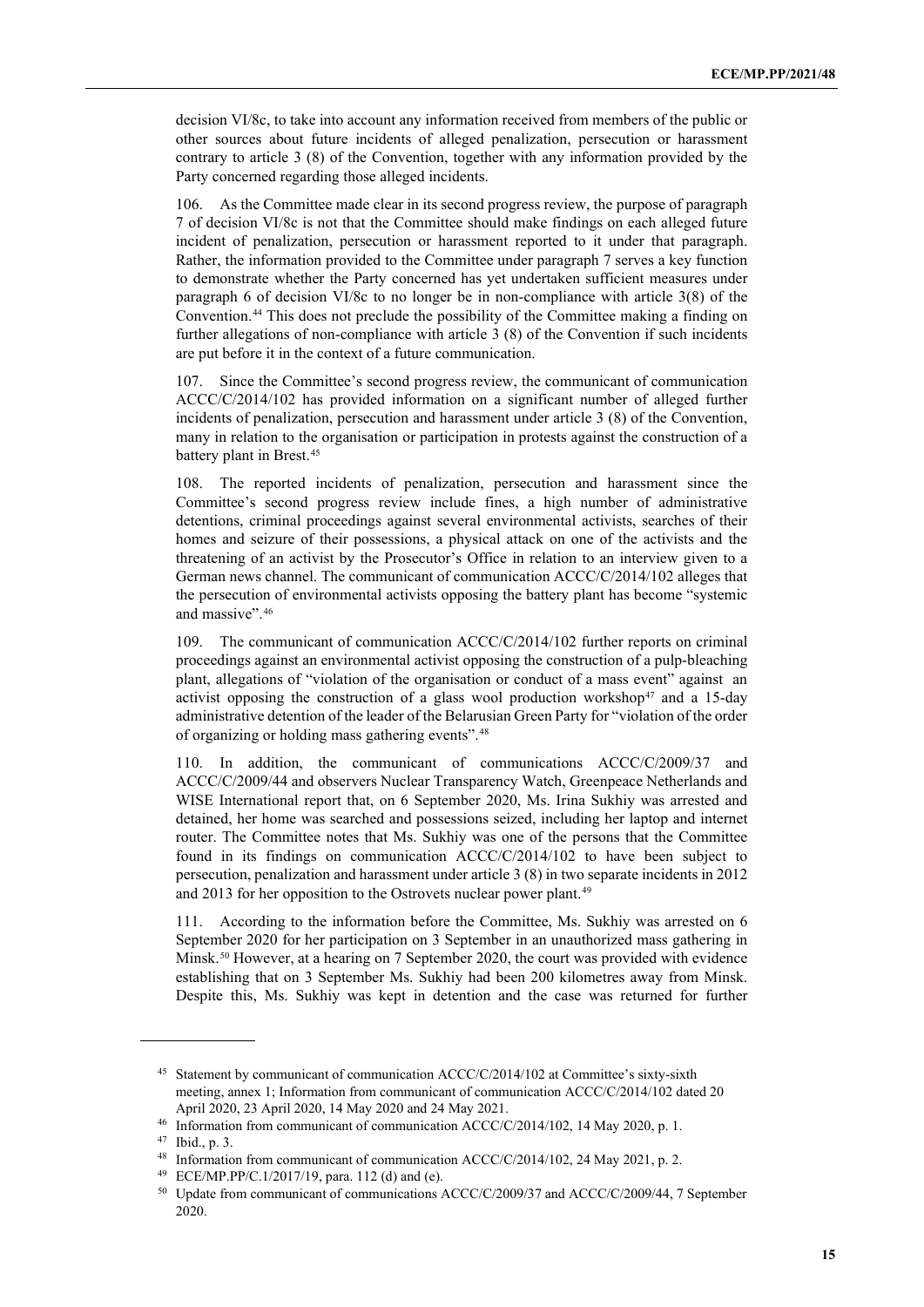investigation.[51](#page-15-0) On 8 September 2020, the Soviet District Court found Ms. Sukhiy guilty of violating the law on holding a mass gathering for taking an active part in an entirely different event, namely a "Women's Protest March" held on 29 August 2020. She was sentenced to an administrative penalty of 5 days detention.<sup>[52](#page-15-1)</sup>

112. The communicant of communications ACCC/C/2009/37 and ACCC/C/2009/44 reports that the relevant court order for Ms. Sukhiy's arrest stated that during the event on 29 August 2021, she had held a banner with the slogan "No nuclear station, no daddy" and thus was exercising her rights under the Convention. It submits the court order as evidence.<sup>[53](#page-15-2)</sup>

113. In its comments on the Committee's draft report, the communicant of communication ACCC/C/2014/102 reports on several further very recent arrests of environmental activists. It also reports that on 22 June 2021 it was itself requested to present a large amount of documentation to the Ministry of Justice, a step that it claims is usually followed by repressive measures and the liquidation of the nongovernmental organization (NGO) concerned. Lastly, it reports that the home of its executive director was recently searched and that police forces tried to enter its offices.<sup>[54](#page-15-3)</sup>

114. In their comments on the Committee's draft report, observers Nuclear Transparency Watch, Greenpeace Netherlands and WISE International likewise report on further incidents of arrest of environmental activists and their family members. They also state that several NGO members fled the country for safety reasons, and that some environmental organisations closed due to the burden of "extraordinary financial controls".<sup>[55](#page-15-4)</sup>

115. In its response of 15 May 2020 regarding the events in paragraph 108 above, the Party concerned confirms the administrative detention of several of the activists in relation to their participation in protests against the battery plant in Brest. It submits that "there are ample opportunities provided to the public to express an opinion on environmental matters through various forms" but that "in some cases the actions of some activists expressing their opposition to the construction of the battery plant have been going beyond the scope of environmental activities and are becoming more political and destructive".[56](#page-15-5) The Party concerned contends that the reported incidents do not constitute persecution, punishment or harassment.<sup>[57](#page-15-6)</sup>

116. Based on the information provided by the communicant of communications ACCC/C/2009/37 and ACCC/C/2009/44 and observers Nuclear Transparency Watch, Greenpeace Netherlands and WISE International concerning the arrest on 6 September 2020 of Ms. Sukhiy, the Chair of the Committee wrote to the Party concerned on 9 September 2020 with a number of questions regarding her arrest.

117. In its response to the letter from the Chair of the Committee, the Party concerned states that Ms. Sukhiy's arrest and detention were not related to the exercise of her rights in conformity with the Convention. Rather, it states that she was arrested and detained for taking active part in the unauthorized "Women's Protest March" on 29 August 2020 which had "demanded new presidential elections and the release of all political prisoners". The Party concerned does not comment on why Ms. Sukhiy was arrested on 6 September for taking part in a mass gathering on 3 September, and then was charged with having taken part in the event on 29 August instead. Nor does the Party concerned explain the reason for the search and seizure of Ms. Sukhiy's possessions, including her laptop. In its comments on the

<span id="page-15-1"></span><span id="page-15-0"></span><sup>51</sup> Ibid.

<sup>52</sup> Party's reply to Chair's letter of 9 September 2020, 18 September 2020, p. 2.

<span id="page-15-2"></span><sup>53</sup> Comments by communicant of communications ACCC/C/2009/37 and ACCC/C/2009/44 on Committee's draft report, p. 1, and annex 1.

<span id="page-15-3"></span><sup>54</sup> Comments by communicant of communication ACCC/C/2014/102 on Committee's draft report, 19 July 2021, pp. 1–2.

<span id="page-15-4"></span><sup>55</sup> Observers' statement at Committee's seventy-first meeting, pp. 1–2.

<span id="page-15-5"></span><sup>56</sup> Party's comments on information from communicant of communication ACCC/C/2014/102, 15 May 2020, p. 13.

<span id="page-15-6"></span><sup>57</sup> Party's comments on Committee's draft report, 19 July 2021, pp. 7–8.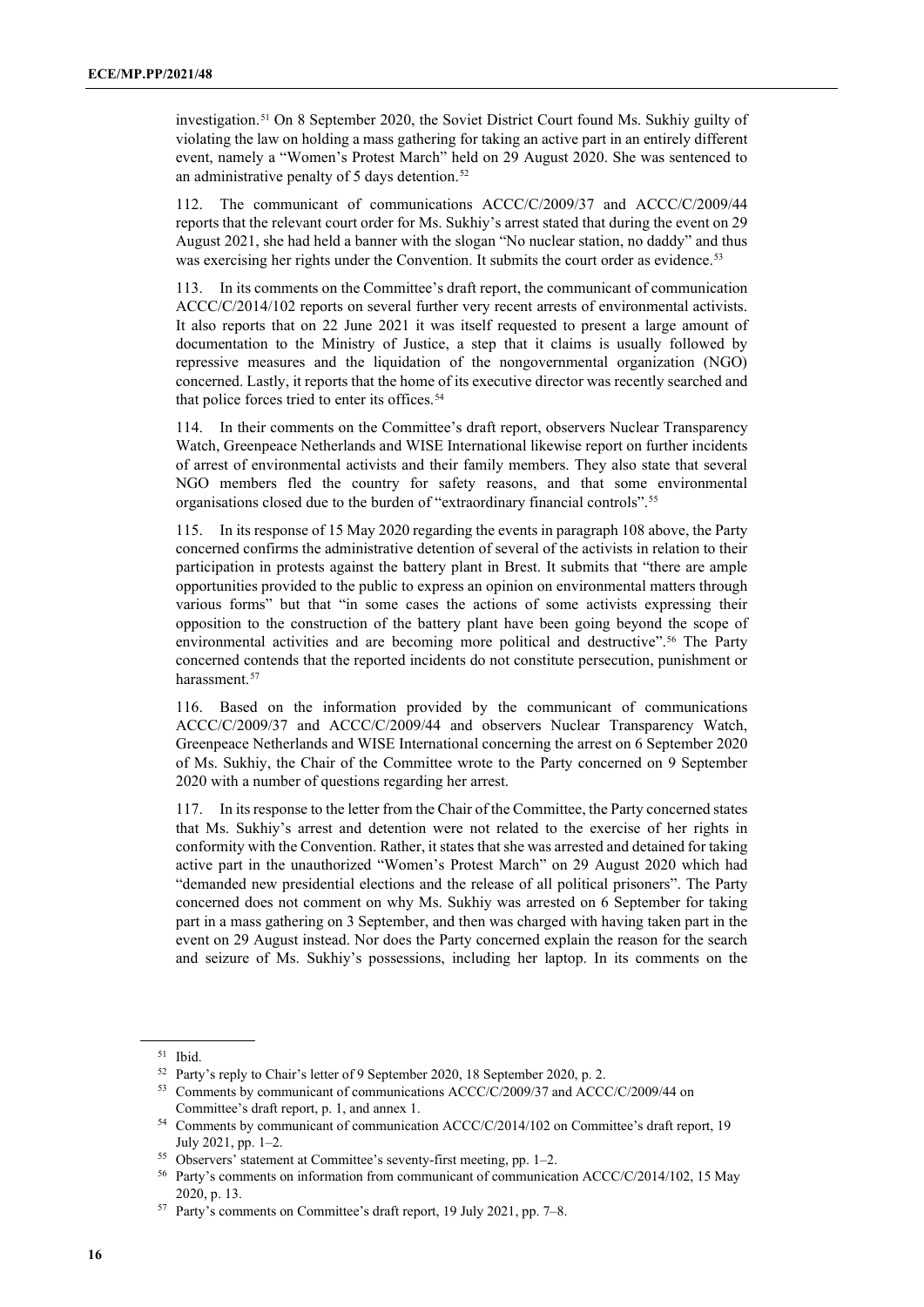Committee's draft report, the Party concerned reiterates that the arrest of Ms. Sukhiy was not related to her exercising her rights under the Convention.<sup>[58](#page-16-0)</sup>

118. Concerning the Ministry of Justice's request on 22 June 2021 to the communicant of communication ACCC/C/2014/102 to provide documentation, the Party concerned submits that this constitutes a control of the compliance of the organization's activities with the Belarusian Constitution and other legislative acts. It states that it is convinced that the communicant carries out its activities in accordance with the Constitution and the other relevant legislation.[59](#page-16-1)

119. Regarding the Party concerned's statement in paragraph 115 above that "the actions of some activists expressing their opposition to the construction of the battery plant have been going beyond the scope of environmental activities and are becoming more political", the Committee underlines that the protection from penalization, persecution or harassment provided by article 3 (8) must be granted comprehensively to all persons exercising their rights in conformity with the provisions of the Convention. There is no basis in the Convention to differentiate between "political" and other types of activities. In fact, exercising one's rights in conformity with the provisions of the Convention may frequently involve interference with issues that are considered politically sensitive by certain actors, which is precisely why it is of paramount importance that persons exercising their rights in conformity with the Convention enjoy the protection provided by article 3 (8).

120. The Committee further notes that, while the Party concerned claims that some of the administrative detentions, search and seizures and administrative and criminal proceedings reported on by the communicant of communication ACCC/C/2014/102 were not related to the activists' opposition to the construction of the battery, pulp-bleaching and glass wool production plants, the Party concerned does not generally dispute that the incidents described in paragraphs 108 and 109 above did in fact occur. The Committee considers that these incidents, as well as the further events reported on by observers and communicants, indicate that not only has the Party made no progress in fulfilling the requirements of paragraph 6 (a) of decision VI/8c, the situation for persons exercising their rights in conformity with the Convention in the Party concerned is in fact rapidly deteriorating. The Committee expresses its grave concern regarding this development.

121. Based on the above, the Committee considers that the information provided to it under paragraph 7 of decision VI/8c by the communicants of communications ACCC/C/2014/102, ACCC/C/2009/37 and ACCC/C/2009/44 and the observers confirm its conclusions in paragraphs 91, 98 and 104 above that the Party concerned has not yet fulfilled the requirements of paragraph 6 (a)–(c) of decision VI/8c.

#### **Advisory assistance to the Party concerned**

122. In addition to the advice provided in its first and second progress review, the Committee stands ready to answer any questions that the Party concerned may have regarding the measures to be taken to fulfil the requirements of decision VI/8c, or any decision that supersedes it, at any open sessions to be held with the participation of the Party concerned during the intersessional period following on the seventh Meeting of the Parties.

123. Moreover, should the Party concerned ask it to do so, the Committee expresses its willingness to provide further detailed written advice or to undertake a mission to the Party concerned to meet with senior officials in order to assist them to better understand what will be required in order to fully meet the requirements of decision VI/8c, or any decision that supersedes it. If the Party concerned may be interested to seek such advice or assistance from the Committee, it is encouraged to do so in writing as soon as possible in the next intersessional period.

<span id="page-16-0"></span><sup>58</sup> Ibid., pp. 5–7; Party's statement at Committee's seventy-first meeting, pp. 2–3.

<span id="page-16-1"></span><sup>59</sup> Party's comments on comments of communicant of communication ACCC/C/2014/102, 19 July 2021, p. 2.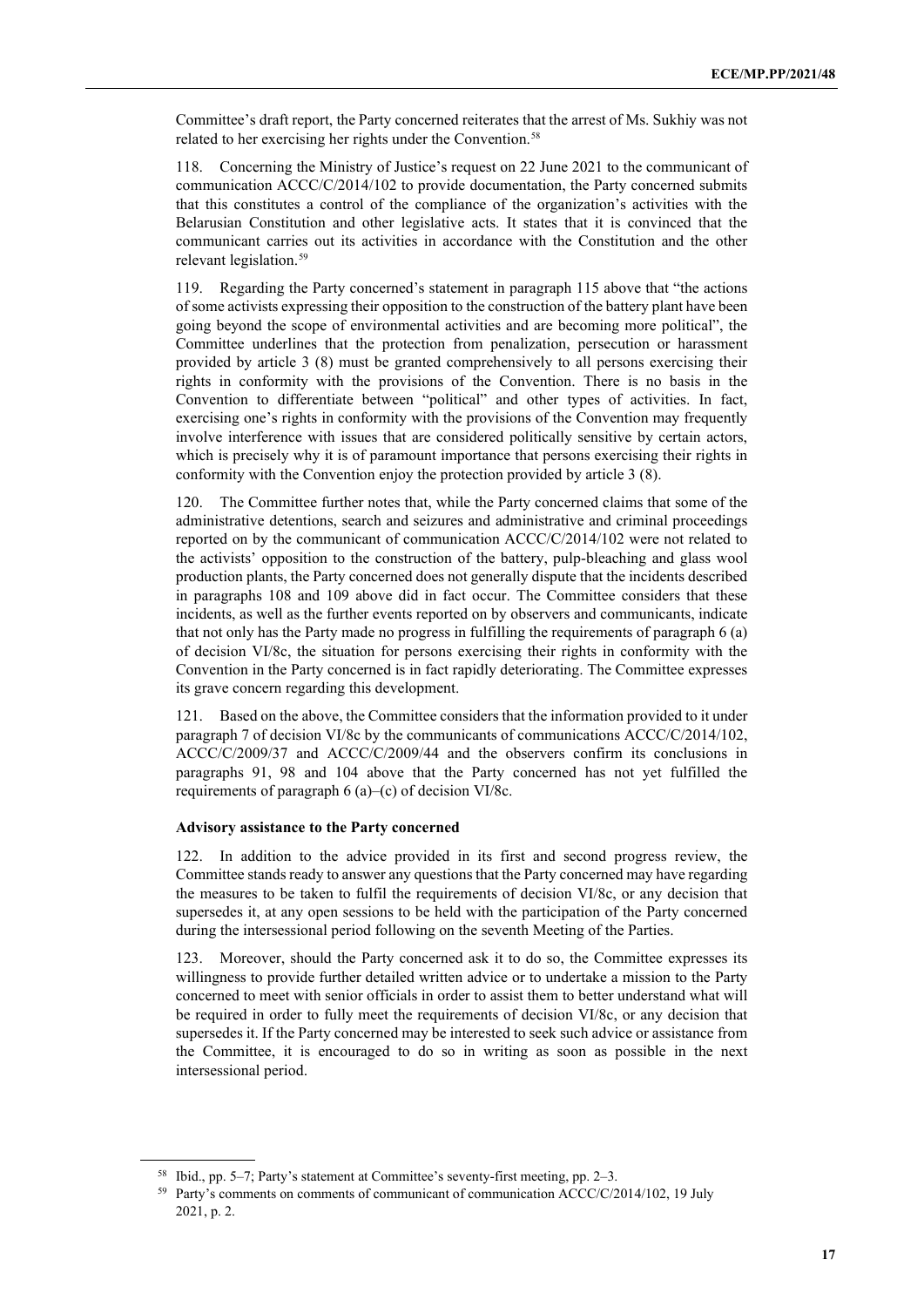# **IV. Conclusions and recommendations**

124. The Committee, while welcoming the efforts made in that direction, finds that the Party concerned has not yet met the requirements of paragraph 3 of decision VI/8c.

The Committee finds that the Party concerned has not yet met the requirements of paragraph 6 of decision VI/8c and expresses its grave concern that the situation for persons exercising their rights in conformity with the Convention in the Party concerned is in fact rapidly deteriorating.

126. The Committee recommends to the Meeting of the Parties that it reaffirms decision VI/8c and requests the Party concerned take, as a matter of urgency, the necessary legislative, regulatory and administrative measures and practical arrangements to ensure that:

(a) There are clear requirements to inform the public of its opportunities to participate in decision-making processes on activities subject to article 6 and in particular:

(i) With respect to EIA reports, to inform the public in an effective manner;

(ii) With respect to other information relevant to decisions on activities subject to article 6, including project documentation, to inform the public in an adequate, timely and effective manner;

(b) The content of the public notice required under article 6 (2) of the Convention includes inter alia the following:

(i) The public authority responsible for making the decision to permit the proposed activity subject to article 6;

(ii) The public authority from which relevant information other than the EIA report can be obtained and where the relevant information other than the EIA report has been deposited for examination by the public;

(iii) Whether the activity is subject to a transboundary environmental impact assessment procedure;

(c) The rights set out in article 6 of the Convention apply not only to the EIA report but to all information relevant to decisions permitting activities subject to article 6, including project documentation, and that with respect to public participation on such information:

(i) There are reasonable minimum time frames for submitting comments during the public participation procedure for all decisions under article 6 of the Convention, taking into account the stage of decision-making as well as the nature, size and complexity of proposed activities;

(ii) There is a clear possibility for the public to submit comments directly to the relevant authorities (i.e. the authorities competent to take the decisions subject to article 6 of the Convention);

(iii) There are clear provisions imposing obligations on the relevant public authorities to ensure such opportunities for public participation as are required under the Convention, including for making available the relevant information and for collecting comments through written submission and/or at public hearings;

(iv) The full content of all comments made by the public (whether claimed to be accommodated by the developer or those which are not accepted) is submitted to the authorities responsible for taking the decision (including those responsible for the *expertiza* conclusion);

(v) There are clear provisions imposing obligations on the relevant public authorities to take due account of the outcome of public participation, and to provide evidence of this in a publicly available statement of reasons and considerations on which the decisions is based;

(d) Statutory provisions regarding situations where provisions on public participation do not apply cannot be interpreted to allow for much broader exemptions than allowed under article 6 (1) (c) of the Convention;